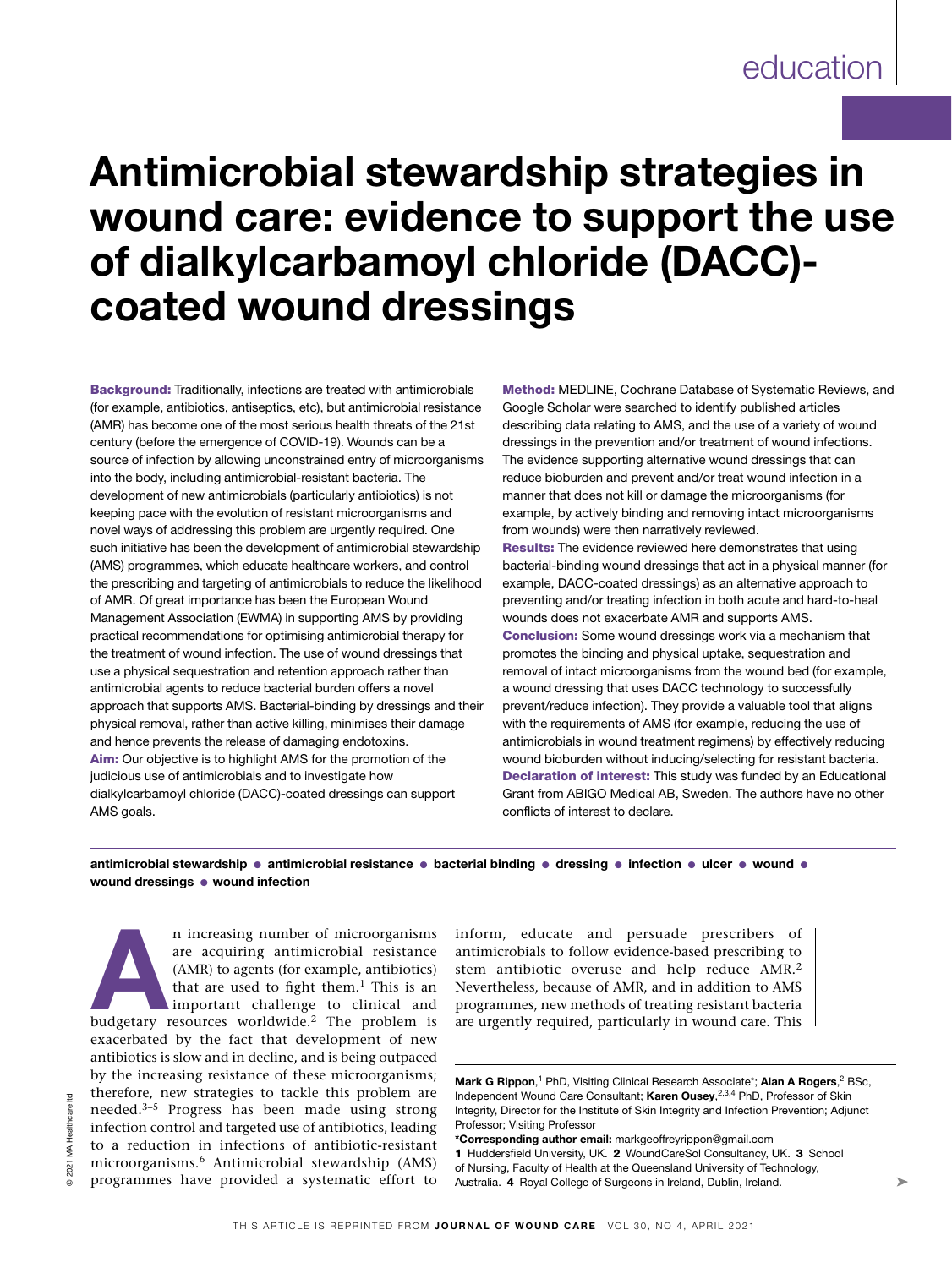Fig 1. A leg ulcer infected with *Pseudomonas aeruginosa* that produces green pigmentation (image supplied by Medetec Ltd, copyright Medetec http://www.medetec.co.uk)



has been highlighted by the European Wound Management Association (EWMA) as being a key challenge for clinicians working in the wound care field.7,8 It has also been underlined by initiatives with which EWMA are currently involved, such as AMS podcasts,9 and establishing partnerships with organisations and groups that have mutual and synergistic objectives on the AMR agenda (such as the British Society for Antimicrobial Chemotherapy).7

This article presents the case (by providing laboratory and clinical evidence) for using wound dressings that provide a physical mechanism of antimicrobial action to effectively prevent and/or treat wound infections, while supporting the AMS premise of reducing antibiotic usage.

### Methods

Medline, Cochrane Database of Systematic Reviews, and Google Scholar were searched for relevant articles regarding the use of wound dressings and AMS in wound care, published between January 1970 and November 2020. The following keyword search strategy was used: 'antimicrobial stewardship', 'wound AND

Fig 2. Schematic classification of antimicrobials (modified from Edwards-Jones and Spruce, 201951). DACC—dialkylcarbamoyl chloride



dressing', 'ulcer' and 'antibiotic resistance'. In addition, the authors also conducted a manual search of relevant wound care journals not cited in Medline/PubMed (for example., *Wounds UK* and *Wounds International*).

Data from both randomised and non-randomised clinical trials, clinical cohort studies and case series reports written in English were included. In vitro studies, case reports, case series and articles not written in English were excluded. This article was not intended to be a systematic review or meta-analysis but as a 'narrative overview'.10

### Wound infection treatments Antimicrobial agents

An important aspect of wound management is the use of antimicrobial agents to treat wound infection, which is one of the most frequent complications of wounds, particularly hard-to-heal wounds.<sup>11</sup> In the worst cases, wound infection can lead to life-threatening conditions.12 Fig 1 illustrates a hard-to-heal wound infected by *Pseudomonas aeruginosa*.

There is a myriad of strategies for the treatment of wound infection in wound care. Traditional antimicrobials (for example, antibiotics and antiseptics) directly reduce bioburden by inhibiting the growth/bacterial cell division of wound microorganisms<sup>13</sup> and/or killing them to provide bioburden control. Novel approaches aid the physical removal of intact microorganisms from wounds (for example, the binding to and removal of microorganisms by DACC-coated wound dressings) rather than actively killing bacteria, providing a physical mechanism for the control of bioburden.14,15

Antimicrobials used in wound care can be divided into several broad categories including antibiotics, biocides and anti-infective biologics (Fig 2). The risk of developing AMR has led to the recommendation that topical antibiotics should not be used for the treatment of hard-to-heal wounds.<sup>11</sup> Non-antibiotic antimicrobials widely used in wound care include antiseptics, such as chlorhexidine, $16$  povidone or cadexomer iodine, $17,18$ polyhexamethylene biguanide (PHMB),<sup>19</sup> metals (for example, silver)<sup>20</sup> and natural products (for example, honey).<sup>21,22</sup> As with the use of antibiotics, the widespread use of low-concentration antiseptics has raised concerns about the possibility of the emergence of antiseptic resistance,<sup>23</sup> although there has been little discussion of antiseptic resistance in treatment guidelines.<sup>24</sup>

In topical form, antimicrobials may be helpful where there is localised (surface) infection of hard-to-heal wounds, $11$  although some topical antimicrobials (for example, antiseptics) may delay wound healing, 11,25,26 cause periwound skin irritation, $11$  and have potential cytotoxic effects in the wound bed, especially with longterm treatment.25,27 This negative aspect of antimicrobial treatment has led to debate surrounding the use of topical antimicrobials in wound treatment, with reports of in vitro cytotoxicity with chlorhexidine28 and povidone-iodine,<sup>29,30</sup> and adverse clinical reactions.<sup>31</sup>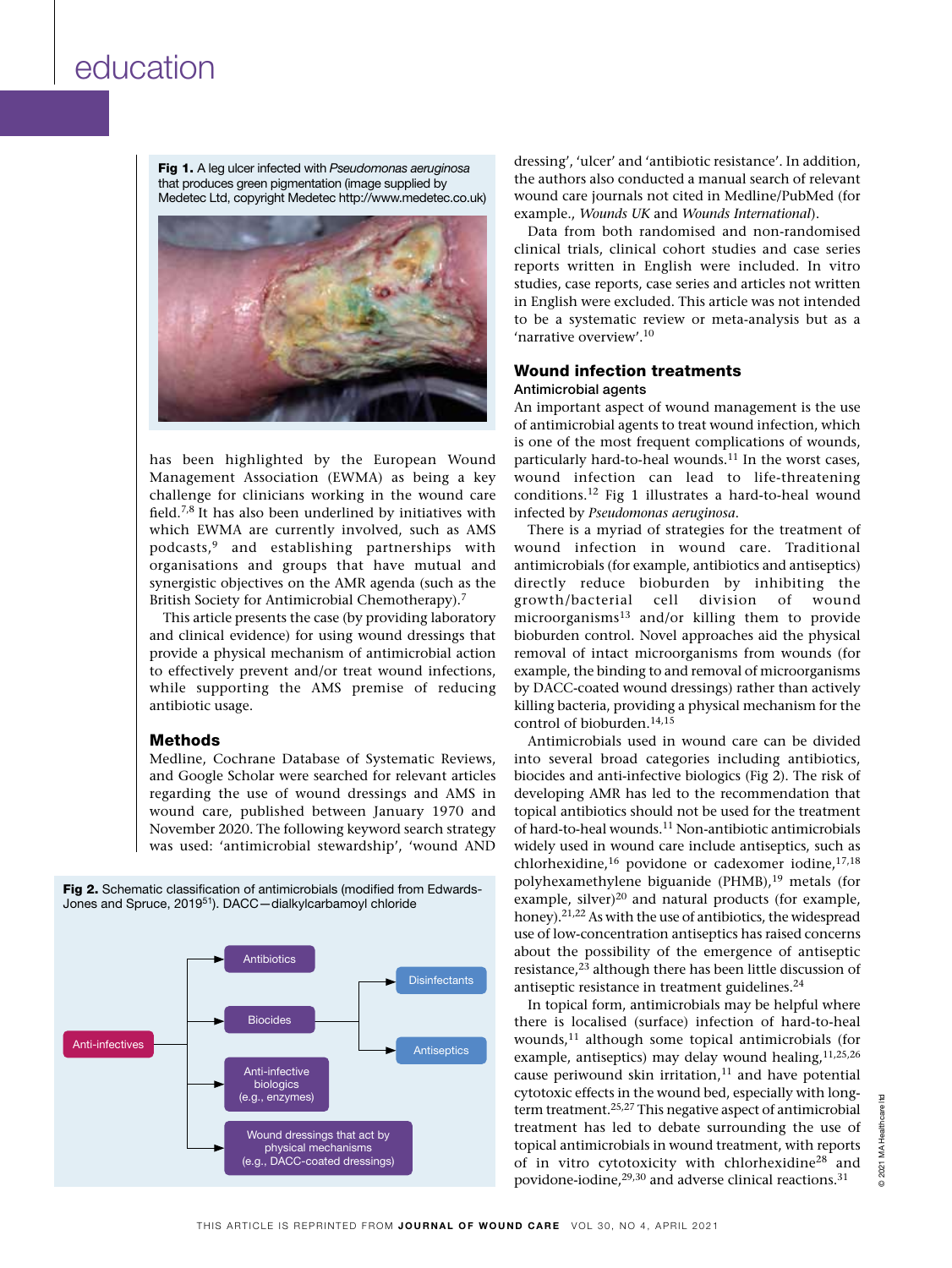| <b>Study</b>                              | <b>Microorganisms</b>                                                                                                                                  | <b>Main Results</b>                                                                                                                                                                                                                                            |
|-------------------------------------------|--------------------------------------------------------------------------------------------------------------------------------------------------------|----------------------------------------------------------------------------------------------------------------------------------------------------------------------------------------------------------------------------------------------------------------|
| Wadström et al.,<br>1985148               | Staphylococcus aureus                                                                                                                                  | In a porcine infected wound model, hydrophobic dressing eliminated infection<br>and enabled wound healing; infection remained with non-hydrophobic dressings                                                                                                   |
| Bowler et al.,<br>1999149                 | Staphylococcus aureus<br>Pseudomonas aeruginosa                                                                                                        | DACC-coated dressing absorbed and retained test microorganisms in a<br>laboratory test system and performed better than calcium alginate dressing                                                                                                              |
| Ljungh et al.,<br>200639                  | Staphylococcus aureus<br>Pseudomonas aeruginosa<br>Enterococcus faecalis<br><b>Bacteroides fragilis</b><br>Fusobacterium nucleatum<br>Candida albicans | Significant levels of binding to DACC-coated dressing for all microorganisms<br>tested; binding was observed after 10 minutes and peaked at two hours; reducing<br>hydrophobicity of microorganisms led to hydrophobic dressings being less<br>effective       |
| Brackman et al.,<br>2013150               | Staphylococcus aureus<br>Staphylococcus epidermidis                                                                                                    | DACC-coated dressing bound Staphylococcus aureus suspension culture before<br>biofilm formation in a laboratory test; DACC-coated dressing was able to<br>significantly prevent biofilm formation in biofilms grown in an in vitro hard-to-heal<br>wound model |
| Geroult et al.,<br>2014151                | Mycobacterium ulcerans                                                                                                                                 | Microorganism showed significantly higher binding to DACC-coated dressings<br>compared with the control dressing                                                                                                                                               |
| Ronner et al.,<br>201442                  | Staphylococcus aureus<br>(including MRSA)                                                                                                              | All Staphylococcus aureus strains bound equally well to DACC-coated dressings<br>in laboratory studies, regardless of microorganism antibiotic sensitivity                                                                                                     |
| Cooper and<br>Jenkins, 2016 <sup>38</sup> | <b>MRSA</b><br>Pseudomonas aeruginosa                                                                                                                  | DACC-coated dressing effectively binds both MRSA and Pseudomonas<br>aeruginosa biofilms in a laboratory test; Pseudomonas aeruginosa had a higher<br>affinity for the dressing than MRSA                                                                       |

### Table 1. Studies assessing microorganism binding with DACC-coated dressings

DACC—dialkylcarbamoyl chloride; MRSA—meticillin-resistant *Staphylococcus aureus*

### Antimicrobial dressings

The development of new drugs and target opportunities (i.e., bacterial binding and removal rather than active killing) is a fundamental requirement in the battle against AMR. Antimicrobial dressings are an example of limiting exposure of antimicrobials to local sites of infection and are an important tool in current antimicrobial therapy: the use of combinations of antibiofilm/antimicrobial agents has been shown to manage infection and biofilm, and to facilitate healing progression.32

In terms of selective targeting of bacteria, several antimicrobial agents have been incorporated into different dressing types.<sup>33</sup> Common antiseptics, such as silver, iodine and PHMB can provide effective antibacterial action across a broad range of wound pathogens and there is an increasing body of in vitro evidence in support of their use.2,8,34

In contrast, there are wound dressings that do not contain active agents, but that act by binding bacteria to prevent/reduce wound infection. They do this by reducing the local bioburden of a wound via the physical uptake, sequestration and removal of microorganisms from the wound bed. There is a significant body of clinical evidence in support of dialkylcarbamoyl chloride (DACC)-coated dressings preventing and reducing infection in wounds via bacterial binding, $35$  and it illustrates how these dressings, acting by physical means, can be used successfully to prevent/treat wound infections, and be aligned to support an AMS strategy.

DACC is a fatty acid derivative that is highly hydrophobic, and hydrophobicity plays a crucial role in the adherence of microorganisms to surfaces.<sup>36</sup> The

microorganisms commonly responsible for causing surgical site infections (SSIs) or for colonising hard-toheal wounds generally have hydrophobic extracellular surfaces and will irreversibly adhere to the DACC

Fig 3. Dialkylcarbamoyl chloride (DACC)-coated dressing incubated with a mixture of microorganisms: *Staphylococcus aureus* (yellow), *Pseudomonas aeruginosa* (or En*terococcus faecalis* (blue)), *Klebsiella* spp (green) and *Candida albicans* (orange). Note that microorganisms bind both to each other and to the dressing material. (Colourised scanning electron microscopy image to aid in distinguishing microorganisms)39,146

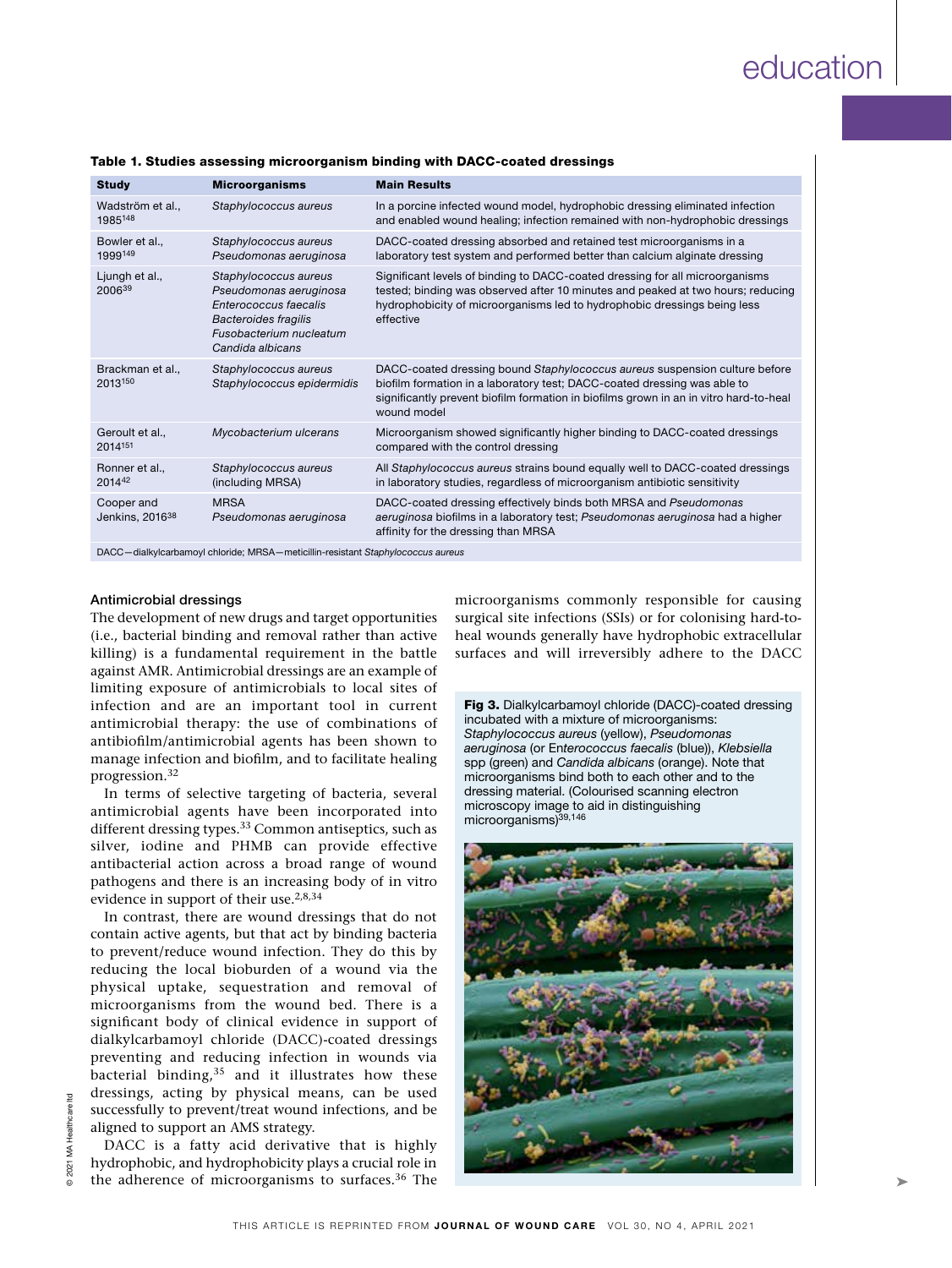| Table 2. Summary of key clinical studies in the use of DACC-coated dressings in acute and hard-to-heal |  |
|--------------------------------------------------------------------------------------------------------|--|
| wounds and skin infections                                                                             |  |

| <b>Wound type</b>      | <b>Main results</b>                                                                                                                                                                                                                                                                                                                                                                                                                                                                                                                                                                                                                                                                                                                                                                                                                                                                                                                                                                                                                                                                                                                                                                                                                                                                                                                                                                                                                                                                                                                                                                                                                                                                                                                                                                                                                                                                                                                                                                                                                                                                                                                                                                                                                                                                                                                                                                                                                                                                   |
|------------------------|---------------------------------------------------------------------------------------------------------------------------------------------------------------------------------------------------------------------------------------------------------------------------------------------------------------------------------------------------------------------------------------------------------------------------------------------------------------------------------------------------------------------------------------------------------------------------------------------------------------------------------------------------------------------------------------------------------------------------------------------------------------------------------------------------------------------------------------------------------------------------------------------------------------------------------------------------------------------------------------------------------------------------------------------------------------------------------------------------------------------------------------------------------------------------------------------------------------------------------------------------------------------------------------------------------------------------------------------------------------------------------------------------------------------------------------------------------------------------------------------------------------------------------------------------------------------------------------------------------------------------------------------------------------------------------------------------------------------------------------------------------------------------------------------------------------------------------------------------------------------------------------------------------------------------------------------------------------------------------------------------------------------------------------------------------------------------------------------------------------------------------------------------------------------------------------------------------------------------------------------------------------------------------------------------------------------------------------------------------------------------------------------------------------------------------------------------------------------------------------|
| Acute                  | Infection rates in DACC and daily cleansing with 0.5% chlorhexidine groups showed no difference in overall rates<br>of infection in newborn infants ( $n=2441$ ) requiring umbilical cord stump dressing <sup>152</sup><br>Surgical site infection (SSI) rates in DACC and SSD groups were 1.8% and 5.2%, respectively (p=0.04), in<br>٠<br>patients (n=543) undergoing elective or emergency caesarean section <sup>40</sup><br>75.7% (78/103) of patients who underwent pilonidal sinus surgery healed after 75 days' treatment with DACC<br>$\bullet$<br>compared with 60.0% (58/97) in the control alginate group ( $p=0.023$ ) <sup>153</sup><br>DACC associated with a significant reduction in SSI rates compared with standard dressings (1% versus 10%,<br>$\bullet$<br>p<0.05) in the early postoperative period of patients (n=200) undergoing nonimplant vascular surgery <sup>43</sup><br>36.9% relative risk reduction at 30 days in DACC versus standard care for SSI after vascular surgery (n=144) <sup>154</sup><br>SSI rates in DACC and standard surgical dressing groups were 2.8% and 9.8%, respectively (p=0.08), in patients<br>$\bullet$<br>(n=142) undergoing elective or emergency caesarean section. In five (7.0%) cases of wound infection in the<br>control group systemic antibiotics were started, whereas they were not required in the DACC group ( $p=0.03$ ) <sup>155</sup><br>81% of wounds (n=116, including acute wounds such as post-traumatic and post-surgical wounds) were treated<br>٠<br>successfully for infection when treated with DACC. 21% of the wounds healed and 72% improved <sup>156</sup><br>A majority of burn wounds (n=27) treated with DACC appeared clean (59%), dry (51%) and pink (51%), with 27%<br>$\bullet$<br>appearing to have healed <sup>157</sup><br>DACC is as effective as normal saline dressings + 2% mupirocin in eliminating bacterial infection from infected<br>٠<br>epidermolysis bullosa wounds ( $n=14$ ) and promotes faster healing compared with the use of NSD <sup>158</sup><br>Burn wounds were assessed as cleaner and had less bacterial growth in patients (n=13) with wounds dressed<br>$\bullet$<br>with DACC dressing compared with burn wounds treated with control dressings <sup>159</sup><br>50% of ≤15% superficial-partial thickness burns in children (n=10) healed within seven days of treatment with<br>٠<br>DACC, 70% within 14 days and 100% within 21 days <sup>160</sup> |
| Hard-to-heal           | 81% of wounds (n=116, including wounds such as VLUs, DFUs and PUs) were treated successfully for infection<br>$\bullet$<br>when treated with DACC. 21% of the wounds healed and 72% improved <sup>156</sup><br>DACC, when used as a contact layer as part of NPWT, reduced level of infection in PUs (n=50) with moderate or<br>٠<br>high levels of infection <sup>161</sup><br>Infection reductions in DACC and a silver-containing hydrofibre group were 73.1% and 41.6%, respectively<br>٠<br>( $p<0.00001$ ), in patients ( $n=40$ ) with critically colonised or locally infected ulcers <sup>162</sup><br>Patients with infected PUs treated with DACC (19/33) as an addition to specified quidelines for PU treatment<br>٠<br>(which included systemic antibiotics) showed improved wound bed ( $p=0.034$ ), increased level of debridement<br>$(p=0.048)$ , lower periwound inflammation $(p=0.028)$ and reduced number of days of treatment $(p=0.041)$<br>compared with the control group (14/33) treated according to specified guidelines alone <sup>163</sup><br>All SFUs (n=29) showed reduced signs of infection after four weeks' treatment with DACC with 27.6% of wounds<br>$\bullet$<br>having healed <sup>164</sup><br>DACC treatment in patients (n=21) with non-healing wounds promoted wound healing (60%), reduced exudate<br>levels (100%) and reduced wound odour (58%) <sup>165</sup><br>Reduction in bacterial load in all wounds (n=19) when treated with DACC and 66% of wounds reduced in size in<br>$\bullet$<br>patients with leg ulcers <sup>166</sup><br>Leg ulcers ( $n=14$ ) treated with DACC reduced in average surface area from 1.74cm <sup>2</sup> to 1.15cm <sup>2</sup> over four weeks'<br>٠<br>treatment <sup>167</sup><br>DACC reduced infection in 86% of hard-to-heal wounds of varying aetiology (n=13) with signs of infection.<br>٠<br>Reduction in wound size observed in 79% of wounds <sup>168</sup>                                                                                                                                                                                                                                                                                                                                                                                                                                                                                                                           |
| <b>Skin infections</b> | 75% (15/20) of patients with interdigital fungal infections improved or healed by day 10 of treatment with DACC<br>$\bullet$<br>ribbon. Four patients (20%) remained unchanged <sup>169</sup>                                                                                                                                                                                                                                                                                                                                                                                                                                                                                                                                                                                                                                                                                                                                                                                                                                                                                                                                                                                                                                                                                                                                                                                                                                                                                                                                                                                                                                                                                                                                                                                                                                                                                                                                                                                                                                                                                                                                                                                                                                                                                                                                                                                                                                                                                         |
|                        |                                                                                                                                                                                                                                                                                                                                                                                                                                                                                                                                                                                                                                                                                                                                                                                                                                                                                                                                                                                                                                                                                                                                                                                                                                                                                                                                                                                                                                                                                                                                                                                                                                                                                                                                                                                                                                                                                                                                                                                                                                                                                                                                                                                                                                                                                                                                                                                                                                                                                       |

DACC—dialkylcarbamoyl chloride; DFU—diabetic foot ulcer; NPWT—negative pressure wound therapy; NSD—normal saline dressing; PU—pressure ulcer; SSD—silver sulfadiazine; VLU—venous leg ulcer

coating on dressings.37 Several microorganisms important in wound infection have been shown to bind to DACC-coated material (Fig 3), including multidrug resistant microorganisms (MDROs) (for example, meticillin-resistant *Staphylococcus aureus* (MRSA)) and microorganisms present as part of biofilms.38 A range of studies exploring numerous wound types (for example, SSIs, hard-to-heal wounds, burns) have shown the effective use of DACC-coated dressings in the prevention and management of wound infection and in reducing wound bioburden (Table 1 and Table 2).

Once microorganisms are bound to the DACC-coated dressing (Fig 3) they can be removed from the wound.<sup>39</sup> This reduces the bioburden of a wound and enhances wound healing: for example, clinical studies have

shown elimination of the signs of infection in many patients with colonised or infected wounds when treated with DACC dressings (Table 2). In addition, Stanirowski et al.<sup>40</sup> demonstrated that the use of bacterial-binding dressings following caesarean section has the potential to reduce the incidence of SSI and costs of treatment. The reduced microorganism load then helps to create optimal wound conditions for healing.39 As the mechanism of antimicrobial action with DACC is physical binding and removal, the lack of microorganism cell killing and disruption—as would happen with the action of antibiotics, other antimicrobial agents or antiseptics—prevents the release of endotoxin into the wound bed, minimising additional inflammatory stimulus.<sup>41</sup>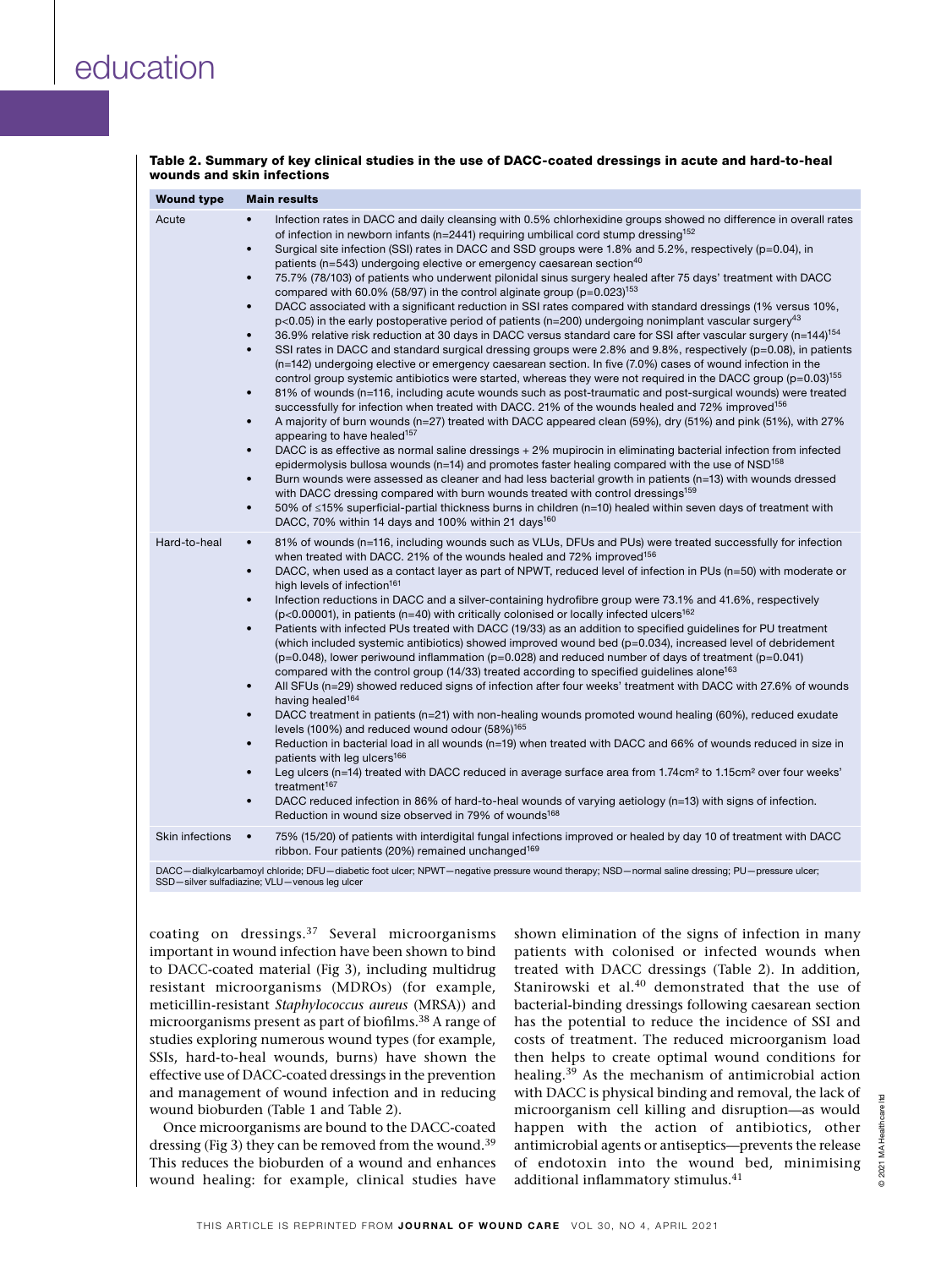In a recent systematic review, Totty et al.<sup>35</sup> commented that, due to the physical nature of DACC's proposed mechanism of action, there is no risk of bacteria developing resistance. In addition, these dressings bind antibiotic-resistant microorganisms such as MRSA.38,42 Relying on a physical, bacterial-binding mode of antimicrobial action means that these dressings do not release any chemical or pharmacological antimicrobial agents, which may account for the lack of adverse effects to date for the use of DACC-coated dressings and suggests that these dressings may be used in all wound patient groups.43

### Antimicrobial resistance

Discussion on antimicrobial resistance tends to focus on antibiotic resistance. But, as with the use of antibiotics, the widespread use of biocides, such as antiseptics, particularly at low levels, has raised concerns about the possible emergence of antiseptic resistance in microbes,<sup>23</sup> a concern that must be acknowledged. However, the data regarding the mechanism of resistance and the involvement of antiseptic resistance in wounds are limited compared with antibiotic resistance.24

Bacteria exposed to sub-lethal doses of antibiotics can mutate and resist antibiotic treatments via the natural selection of resistance-conferring genetic changes.<sup>44</sup> The widespread use of antibiotics in hospitals and the community setting, together with them being regarded as safe and effective, as well as inexpensive, has led to their misuse, through use without a prescription and overuse for self-limiting infections.45–47 There are few studies that have attempted to quantify the level of inappropriate antibiotic prescribing.48 Data on the prevalence of the inappropriate use of antimicrobials vary. A US study in 2007 stated that in hospitals, up to 50% of antimicrobial use was inappropriate.<sup>49</sup> A more recent survey in 2016 suggested that an estimated 30% of outpatient, oral antibiotic prescriptions may have been inappropriate.50 Another study suggests that approximately 20% of antibiotics are inappropriately prescribed in UK primary care settings.48

The world is facing a rapidly worsening crisis related to the rise in the rates of resistance of bacterial pathogens to available therapeutic antimicrobial agents—even to many 'last resort' agents.7,51 AMR is a growing public health challenge worldwide that was identified as one of the top 10 threats to global health by the World Health Organization (WHO) in 2019.52 According to a recent analysis, between 2000 and 2015, global consumption of antibiotics increased by 65%, from 21.1–34.8billion defined daily doses (DDDs), while the antibiotic consumption rate increased by 39%, from 11.3–15.7 DDDs per 1000 individuals per day over the same period. If this trend continues unabated, global antibiotic consumption in 2030 is poised to be up to 200% greater than the 42 billion DDDs estimated for 2015.<sup>53</sup>

### Table 3. World Health Organization priority antibiotic-resistant pathogens<sup>170</sup>

| <b>Priority</b>                        | <b>Pathogen</b>                                                                                                                                                                                                                                                                                                                                              |  |
|----------------------------------------|--------------------------------------------------------------------------------------------------------------------------------------------------------------------------------------------------------------------------------------------------------------------------------------------------------------------------------------------------------------|--|
| Critical                               | Acinetobacter baumannii, carbapenem-resistant<br>Pseudomonas aeruginosa, carbapenem-resistant<br>Enterobacteriaceae, carbapenem-resistant, ESBL-producing                                                                                                                                                                                                    |  |
| High                                   | Enterococcus faecium, vancomycin-resistant<br>Staphylococcus aureus, meticillin-resistant, vancomycin-intermediate,<br>and resistant<br>Helicobacter pylori, clarithromycin-resistant<br>Campylobacter, fluoroquinolone-resistant<br>Salmonellae, fluoroquinolone-resistant<br>Neisseria gonorrhoeae, cephalosporin-resistant, fluoroquinolone-<br>resistant |  |
| Medium                                 | Streptococcus pneumoniae, penicillin-non-susceptible<br>Haemophilus influenzae, ampicillin-resistant<br>Shigella, fluoroquinolone-resistant                                                                                                                                                                                                                  |  |
| ESBL-extended spectrum beta-lactamases |                                                                                                                                                                                                                                                                                                                                                              |  |

classes of antibiotics have been developed and there have been no new classes of antibiotics given regulatory approval since the late 1980s.<sup>7,54</sup> Current antibiotics may become ineffective within 20 years.51 Largely due to inappropriate clinical use and misuse of antimicrobials, microorganisms have acquired—in a variety of ways—a resistance to drugs resulting in what has been termed an 'epidemic' of bacterial resistance.<sup>55,56</sup> The inappropriate use of antibiotics represents the most important factor in the spread of drug-resistant microorganisms.57 At the current rate, it is estimated that AMR could kill an estimated 10 million people per year and cost in the region of \$100–200 trillion USD globally by 2050.58 Recent research has shown that 1-in-3 people will be given antibiotics in any one year and at least 20% of these prescriptions are inappropriate.59 In 2015, AMR was estimated to cause over 50,000 deaths annually in Europe and the US and was projected to reach 10 million by 2050.<sup>60</sup> The cost to the US healthcare system alone for antibiotic-resistant infections is between \$21 billion and \$34 billion each year.61 According to the WHO, AMR could well be a global catastrophe within our lifetime, with many people becoming incapacitated or dying from simple infections that have become complicated.<sup>62</sup>

Resistant microorganisms identified to date span a spectrum of bacteria that are responsible for and exacerbate many diseases. The WHO has identified the priority pathogens that require new antibiotics (Table 3).

#### Antimicrobial resistance in wounds

Generally, the causes of the spread of MDROs are various but inappropriate use of antibiotics represents the most important factor.57 Direct consequences of infections with MDROs include longer duration of illness, increased mortality, prolonged length of hospital stay and increased costs.<sup>63,64</sup> Antibiotics are frequently prescribed for patients with non-bacterial infections<sup>65</sup> increasing antibiotic selection pressure and increasing MDROs.66 Treatments for wound infection that do not involve the use of antibiotics, antimicrobials or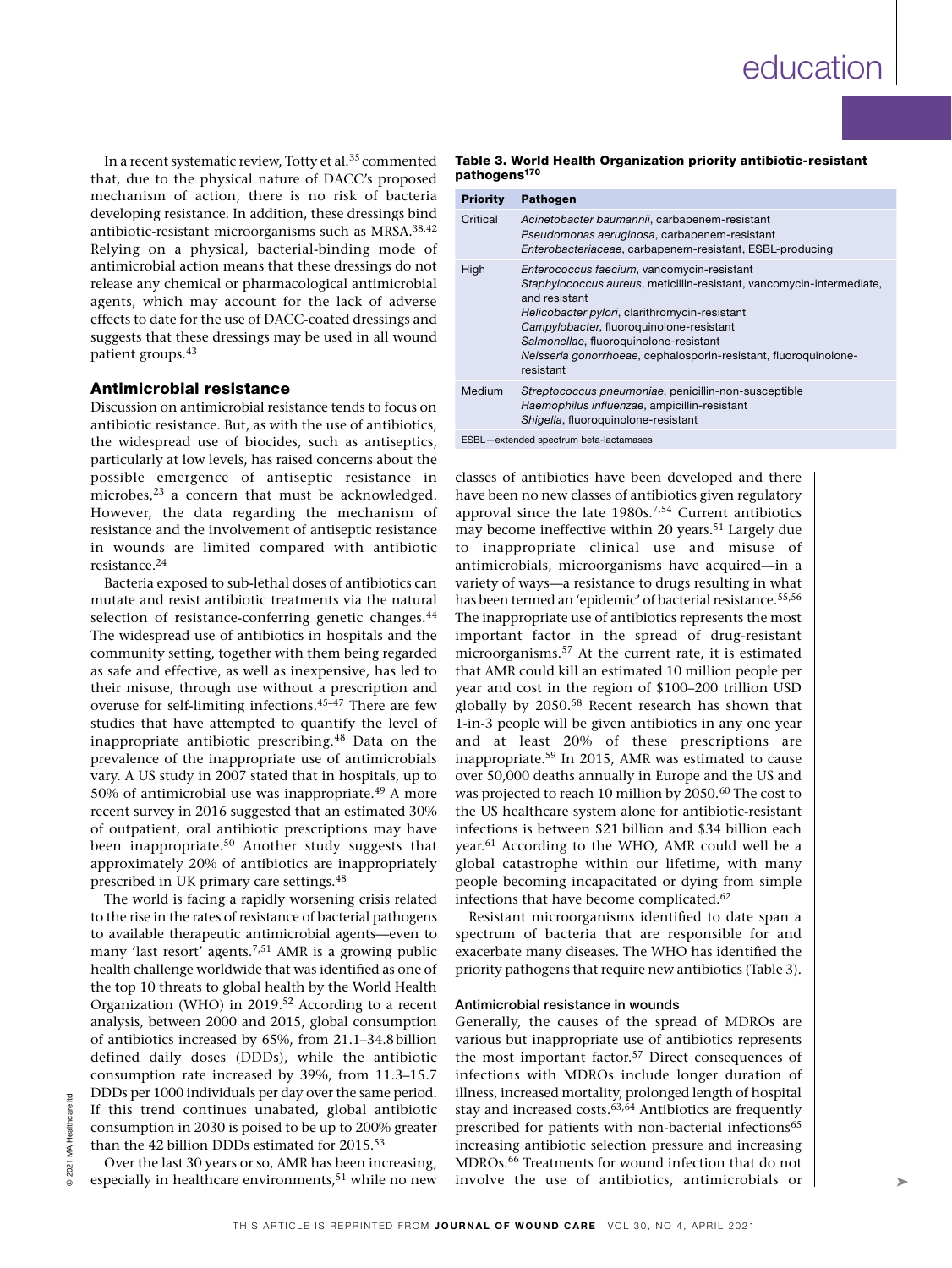antiseptics are essential to promote AMS practices.<sup>67</sup> Products that offer an alternative approach to the management of increasing bacterial load in hard-toheal wounds, such as dressings with a physical mode of action, are effective in wound bioburden management as there is no risk of bacteria developing resistance.  $68,69$ A recent Best Practice Statement on the wound management strategies for AMS indicates that, for infection management, dressings that do not contain an active/pharmaceutical component, and instead have a physical mode of action to reduce bacterial load, offer an ideal option in the drive to promote AMS practices.70

A wound is an injury involving any break in skin integrity. A rapid wound healing response is necessary to prevent blood loss and seal the wound from external contaminants, after which the healing process continues to re-establish normal tissue function.71 Acute wounds (for example, from surgery or trauma) heal via a series of sequential and overlapping steps; the inflammatory, proliferative and the remodelling phases.72,73 Hard-toheal wounds neither heal properly nor progress through these sequential, healing response phases.74

All open skin wounds are colonised by bacteria acquired from either the host (commensal microorganisms) or the external environment.75 Wounds generally provide a warm, moist and nutritive environment that promotes bacterial proliferation, and the level of bioburden varies according to the magnitude of bacterial presence in the wound.76 Wound microorganisms can also persist in hard-to-heal wounds as a biofilm—a complex, sessile community of microbes attached to the surface of a wound that is tolerant to treatment (including antibiotics) and the host defence.77–79 Particularly in hard-to-heal wounds, such as ulcers, with their compounding influences (for example, the patient's underlying disease processes), the persistent presence of high levels of bacteria can contribute significantly to the chronic nature of these wounds.80–82

The bioburden, as well as the virulence of the organisms, the synergistic action of different bacterial species and the ability of the host to mount an immune response, determine the transition from contamination to colonisation to infection.83,84 Infection cannot be predicted by the presence of a specific type of microorganism or by a quantity of bacteria<sup>85</sup> and the host immune response plays a critical role in determining whether wound infection occurs.<sup>86</sup>

Wound infection is a significant problem in both acute (surgical) wounds leading to SSIs and hard-to-heal wounds:68

• SSIs occur in wounds created because of a surgical procedure and are one of the most important causes of healthcare-associated infections (HCAIs). In a national SSI surveillance report for NHS hospitals in England (for the period April 2012 to March 2017), the cumulative 30-day SSI incidence rate was 1.26%, ranging between 9.97% for large bowel surgery and 0.54% for knee prosthesis.87 Due to the large number

of surgical procedures conducted annually, the financial and social costs associated with SSIs can be considerable.88 A UK prevalence survey undertaken in 2006 suggested that approximately 8% of patients in hospital had an HCAI, with SSIs accounting for 14% of these.89 Approximately 5% of patients who had undergone a surgical procedure were found to have developed an SSI, which can double their length of hospital stay90 and thus increase the costs of healthcare.91 These infections are associated with considerable morbidity and over one-third of postoperative deaths may be related, at least in part, to SSIs.92 More widely, a systematic review confirms that a significant number of SSIs occur following various surgical specialties in European countries and it was noteworthy that the incidence of SSI was as high as 36% in one of the studies reviewed, 93 suggesting that infections are a persistent complication of surgery

● Hard-to-heal wounds are defined as wounds that have '…failed to proceed through an orderly and timely process to produce anatomic and functional integrity',94 and are susceptible to microbial invasion and infection which can lead to serious complications, including associated skin problems, delayed healing, wound enlargement and systemic infection.95 Hardto-heal wounds prone to infection include venous leg ulcers, diabetic foot ulcers and pressure ulcers.<sup>95-97</sup> Hard-to-heal wound infections are responsible for considerable morbidity and significantly contribute to escalation in the cost of healthcare.<sup>98,99</sup> Infections usually lead to the use of increased clinician resources, more expensive products and drugs, and increased morbidity and rehabilitation time.100 The potential for infection to add significant costs to wound treatment has been highlighted in a study which showed that wound infection was one of the factors associated with the greatest duration of health professionals' time and was associated with the highest drug costs.101

Hard-to-heal wounds pose particular problems: taking weeks (or months) to heal,<sup>102</sup> often polymicrobial and requiring broad-spectrum antimicrobial treatments.25,103 Some clinicians believe that antibiotic therapy should be continued until healing occurs, but there is no evidence to support this belief.104 Also, as wounds are at risk of recurring infections, patients are often exposed to repeated courses of antibiotic therapy.<sup>7</sup> Since hard-toheal wounds are highly inflamed tissues and may therefore appear infected when they are not, this may lead to inappropriate/over-prescribing of antibiotics with both infected and uninfected wounds that cause antibiotic-resistant infections.105

The threat of AMR in wounds has been recognised for over 20 years106,107 and many bacterial species (for example, *Staphylococcus*, *Pseudomonas*, *Peptoniphilus*, *Enterobacter*, *Stenotrophomonas*, *Finegoldia* and *Serratia*) have been identified in hard-to-heal wounds.108 *Pseudomonas aeruginosa* and *Staphylococcus aureus* are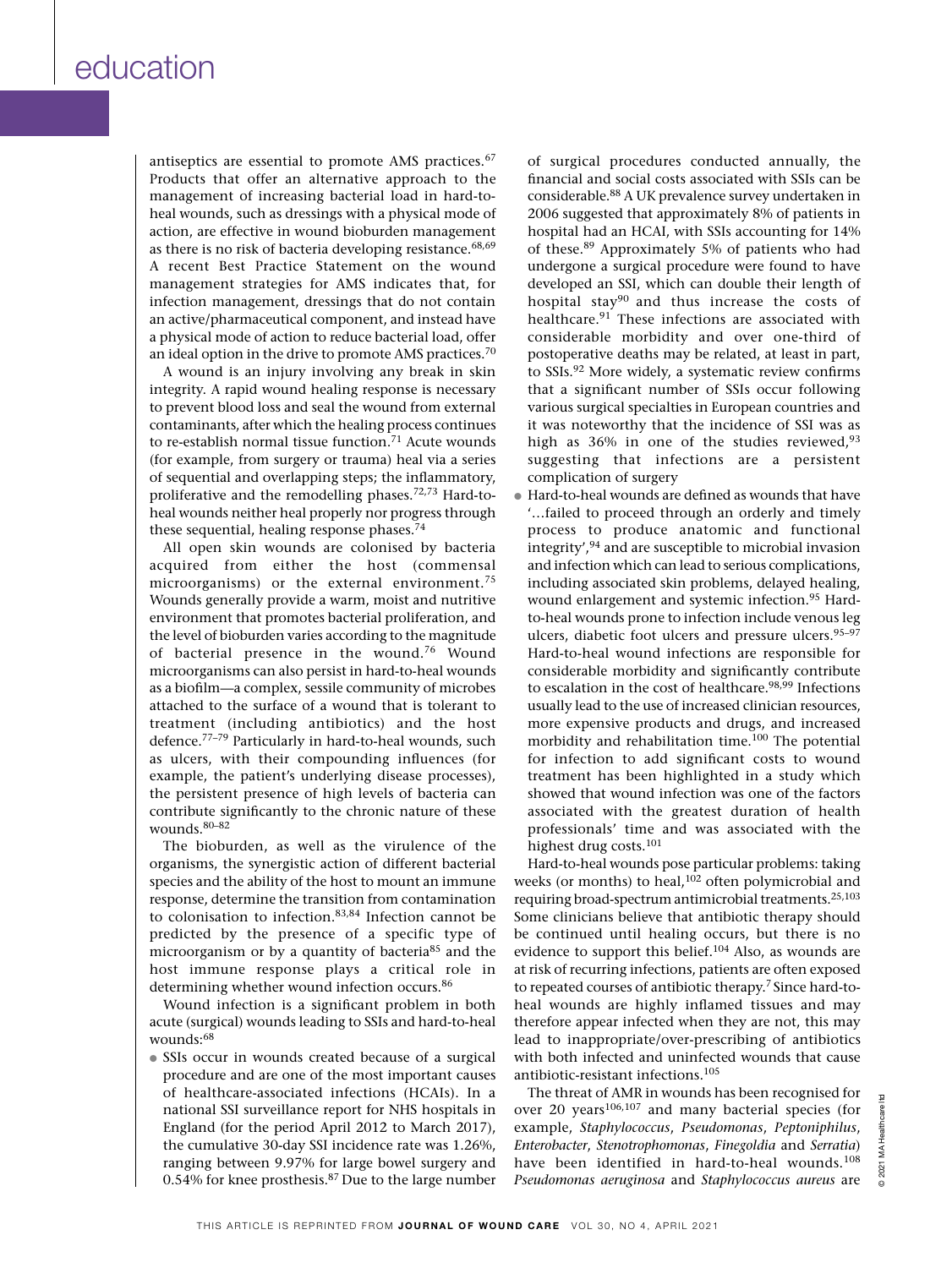both meticillin-resistant and particularly prevalent in hard-to-heal wounds,<sup>109</sup> burns<sup>110</sup> and SSIs.<sup>111</sup>

The inappropriate use of antimicrobials is common to all specialties, but there are some problems that are specific to wound care: infection can be difficult to diagnose in hard-to-heal wounds; there is a lack of guidelines for the treatment of infected hard-to-heal wounds; clinicians may be unsure when to use antibiotics or be concerned that failing to use them could result in a bad outcome; and patients may demand unnecessary antibiotic therapy.112 Infection maintains inflammation and is a major contributor to delayed healing in hard-to-heal wounds.<sup>83</sup> The identification of microbes in a hard-to-heal wound does not necessarily prove the presence of infection.112 The diagnosis of infection is based on clinical features rather than on any reliable diagnostic test, $112$  and these signs of infection can vary depending upon the underlying pathology.113

### Antimicrobial tolerance

Tolerance has been defined as the ability of bacteria to survive antibiotic exposure without developing resistance.114 Tolerance has also been reported to invariably precede antibiotic resistance, which indicates that preventing tolerance may offer new insight into controlling antibiotic resistance.<sup>114</sup> This tolerance mechanism has been associated with persistent, chronic infections.115,116 Whereas antibiotic resistance is genetically induced via either mutations or horizontal gene transfer, antibiotic tolerance involves bacterial survival via dormant persister  $cell^{117}$  and biofilm phenotypic states.118 Although biofilm falls outside of the current definition of AMS, greater awareness of the existence, ubiquity and consequences of environmental biofilm among healthcare practitioners is crucial to improving hygiene practices, and controlling the emergence and spread of antibiotic resistance in healthcare facilities.<sup>119</sup>

## Antimicrobial stewardship

There have been several global initiatives with the aim of addressing the problem of AMR.120 AMS is one global initiative for overcoming AMR to reduce the use of prescribed antibiotics.121 At its most general, 'stewardship' can be defined as the responsible planning and management of a resource<sup>7</sup> where a successful AMS programme (ASP) optimises the use of antimicrobials to improve patient outcomes via careful programme planning and implementation based upon current knowledge and practices.122 Successful AMS and, more generally, ASPs must be a collaborative multidisciplinary team effort across the whole of a patient's care that results in the timely and optimal selection and use of antimicrobial agents (see Box 1 for key AMS actions). Nurses in particular have been identified as playing a central role in the application of stewardship to patients.123–125 The primary aim is to achieve the best clinical outcome for the patient<sup>7</sup> and the Centers for

Avoid prescribing antimicrobials when they are not indicated

Prescribe an appropriate regimen when antimicrobial therapy is indicated

Prescribe antimicrobial therapy for the correct duration, at an optimal dose and via the most appropriate route

Use an agent that has the least risk of adverse events for the patient

Adapted from Dryden et al., 2011<sup>147</sup>

Disease Control and Prevention (CDC) simplifies AMS as '…patients get the right antibiotics at the right time for the right duration'.126 While antibiotic stewardship programmes (ASPs) have demonstrated success in reducing costs, there is limited quality evidence of their effectiveness to reduce antibiotic resistance.127,128 The effectiveness of ASPs in reducing antibiotic-resistant infections has been variable,<sup>129–132</sup> and significant push is required for the benefits of ASPs in reducing the incidence of antibiotic-resistant microorganisms. A recently updated Cochrane review, based on more than 200 studies from diverse settings, found that AMS interventions in hospitals result in greater compliance with treatment guidelines, reduced total duration of antimicrobial treatment, and lead to shorter lengths of hospital stays without adversely impacting patient mortality.133 Another systematic review and metaanalysis by Schuts et al.134 supported application of several AMS interventions, including guideline-directed use of empiric antimicrobials, de-escalation, switching from intravenous to oral therapy, antibiotic restrictions, therapeutic monitoring and bedside consultations in terms of improved patient outcomes, reduced costs and occurrence of adverse events. Despite the evident advantages and gains, managing successful AMS programmes in healthcare institutions is challenging in general and even more so in resource-constrained environments.<sup>135</sup>

#### Antimicrobial stewardship in wound care

The clinical, economic and patient-related consequences of wound infection place major burdens on healthcare systems.136,137 Wound infection is one of the most frequent complication of hard-to-heal wounds and can contribute to further extending the time taken for these wounds to heal.138 Therefore, effective solutions for wound infection are important. There have been several consensus documents and guidelines published to help clinical professionals make appropriate decisions about antibiotic use.<sup>7,8,11,139</sup> Due to the recognition of AMR as a significant problem, AMS is rapidly becoming embedded within the specialist area of wound management. The British Society for Antimicrobial Chemotherapy and EWMA position paper highlights AMS as being central to appropriate use of antimicrobials (including antibiotics), improving patient outcomes, reducing microbial resistance and decreasing the spread of infections caused by MDROs.7,140 It concludes that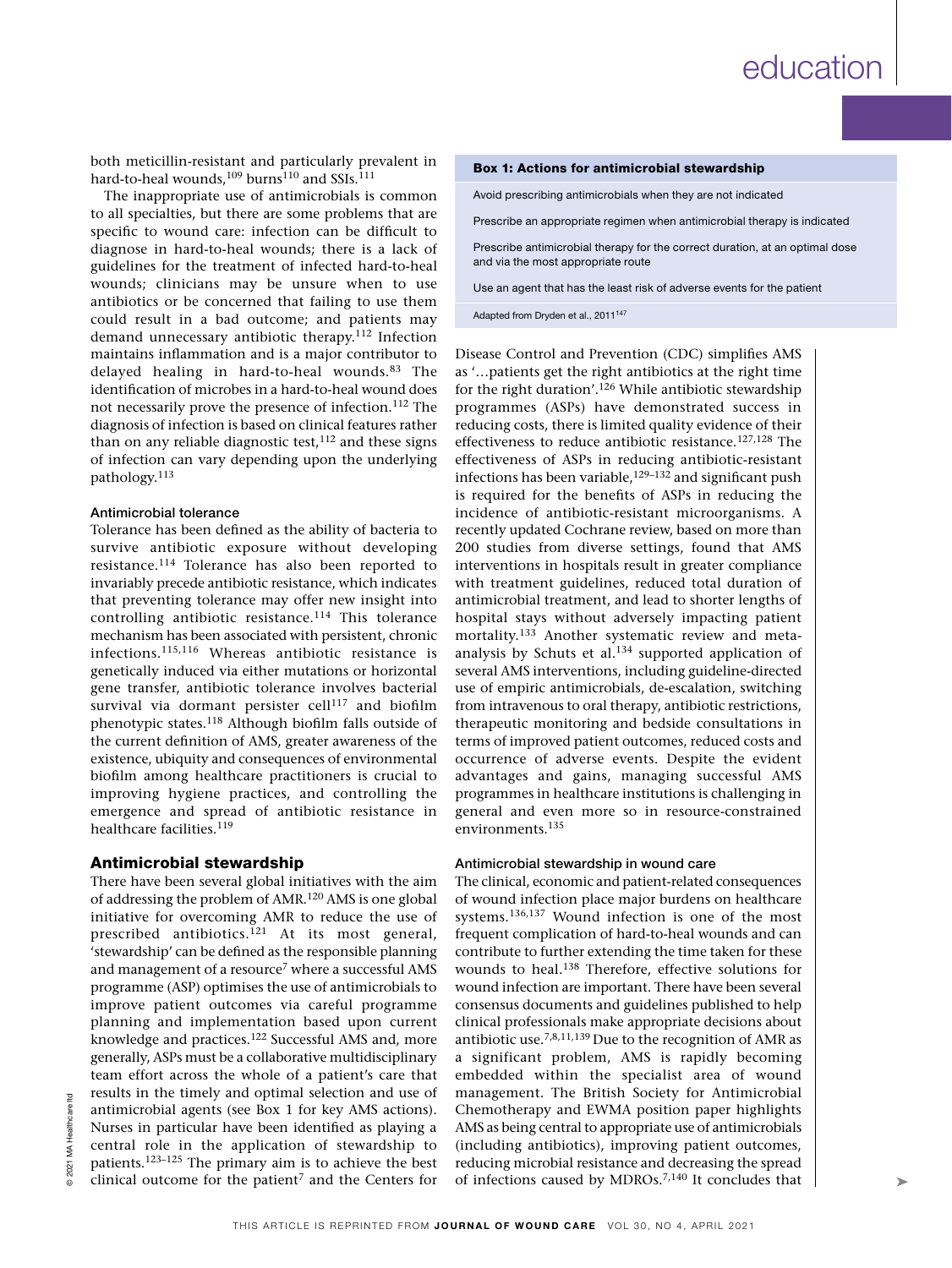available evidence is limited, but suggests that applying AMS principles to the care of patients with wounds should help to reduce the unnecessary use of systemic or topical antibiotic therapy, and ensure the safest and most clinically effective therapy for infected wounds.7 Antimicrobial stewardship must include consideration of both antibiotic and antiseptic use, but most of the information and guidelines that discuss the principles of antimicrobial stewardship fail to distinguish between these two groups of antimicrobials. $24$ 

With the increasing appreciation of the importance of AMS in wound care to counter the growing threat of AMR, several initiatives have been put in place to reduce the threat of AMR. These include:

- Expedited identification and diagnosis of bacteria: early and accurate diagnosis of infection ensures the targeted and appropriate treatment of the identified microorganism to reduce the potential for using ineffective antibiotics on resistant strains and thereby avoid exacerbation of the AMR threat<sup>141</sup>
- Auditing/education (including demonstration of successful treatment outcomes): suitable monitoring and analysis of prescribing habits is important to ensure that antibiotic prescribing is appropriately within local and national guidelines. The benefits of undertaking audits to understand antimicrobial usage, and to help identify areas to target to improve AMS, have been highlighted in several studies<sup>142-145</sup>

While an AMS approach can be applied generally to all types of infection, it has been tailored to specific conditions, such as cutaneous wounds that are particularly problematic. Part of the development of pathways of care to prevent, minimise and treat wound infections includes reducing excessive use of dressings coated with active ingredients.

#### Limitations

This review is narrative, and while reviewers can summarise and make comments about a collection of studies, such reviews do not include the calculation of effect sizes that examine the strength (or lack thereof) of the effectiveness of an intervention. The quality of a narrative review may be improved by borrowing from the systematic review methodologies that are aimed at reducing bias in the selection of articles for review and employing an effective bibliographic research strategy. This may be a method that can be employed in future.

### Key points

- Antimicrobial resistance to antibiotics is a burgeoning problem in healthcare, not least in the treatment of patients with infected wounds
- Antimicrobial stewardship in wound care is designed to reduce the impact of antimicrobial resistance
- Future treatment of infection in wounds will need to look at reducing the use of antibiotics and integrate alternative methods of its prevention and treatment
- Wound dressings that use physical methods (bacterialbinding) of infection management are an ideal solution to antimicrobial resistance and should be aligned with antimicrobial stewardship
- This article presents evidence that supports the integration of dressings that act by a physical means in helping to manage wound infection.

# Conclusions and recommendations

Antibiotics are essential for treating wounds where there is evidence of infection, and where treatment is required to prevent further spread into deep tissues and the development of sepsis.<sup>33</sup> However, the development of AMR has not only affected the treatment of infections in general, but also impacted upon the prevention/ treatment of wound infection. The development of AMS programmes has gone some way to alleviating the challenge of AMR, but alternatives to antibiotics are urgently required. Wound dressings that act via bacterial-binding—which does not involve the use of any antimicrobial agents—use the properties of the dressing material to reduce bioburden by physically removing bacteria, thereby promoting wound bed progression. These wound dressings show clinically proven efficacy in reducing wound bioburden (including antibiotic resistant microorganisms), preventing wound infection, and decreasing the use of antibiotics within the premise of AMS via a purely physical mechanism of action, making them an important tool to fight AMR. JWC

#### References

1 Magiorakos AP, Srinivasan A, Carey RB et al. Multidrug-resistant, extensively drug-resistant and pandrug-resistant bacteria: an international expert proposal for interim standard definitions for acquired resistance. Clin Microbiol Infect 2012; 18(3):268–281. https://doi. org/10.1111/j.1469-0691.2011.03570.x

2 Woodmansey EJ, Roberts CD. Appropriate use of dressings containing nanocrystalline silver to support antimicrobial stewardship in wounds. Int Wound J 2018; 15(6):1025–1032. https://doi.org/10.1111/iwj.12969 3 Fernandes P, Martens E. Antibiotics in late clinical development. Biochem Pharmacol 2017; 133:152–163. https://doi.org/10.1016/j. bcp.2016.09.025

4 Wright H, Bonomo RA, Paterson DL. New agents for the treatment of infections with Gram-negative bacteria: restoring the miracle or false dawn? Clin Microbiol Infect 2017; 23(10):704–712. https://doi. org/10.1016/j.cmi.2017.09.001

5 Gaidács M. The concept of an ideal antibiotic: implications for drug design. Molecules 2019; 24(5):892. https://doi.org/10.3390/ molecules24050892

6 European Centre for Disease Control. Summary of the latest data on antibiotic consumption in European Union: 2018. 2019. https://tinyurl. com/2kb24p7u (accessed 18 November 2020)

7 Lipsky BA, Dryden M, Gottrup F et al. Antimicrobial stewardship in wound care: a position paper for the British Society for Antimicrobial Chemotherapy and European Wound Management Association. J Antimicrob Chemother 2016; 71(11):3026–3035. https://doi.org/10.1093/ jac/dkw287

8 Cooper R, Kirketerp-Møller K. Non-antibiotic antimicrobial interventions and antimicrobial stewardship in wound care. J Wound Care 2018; 27(6):355–377. https://doi.org/10.12968/jowc.2018.27.6.355 9 European Wound Management Association. EWMA podcast: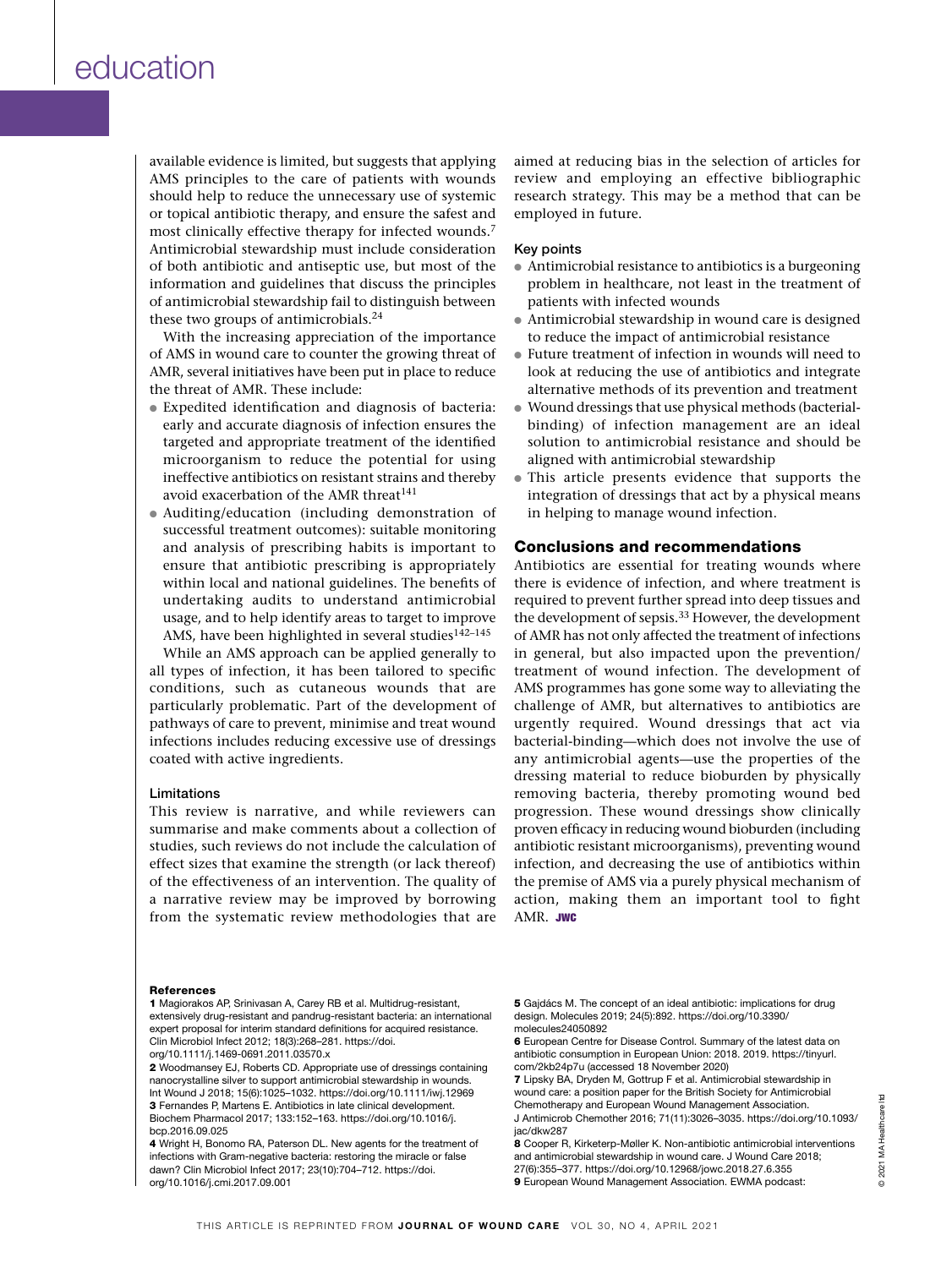antimicrobial stewardship in wound management. https://tinyurl.com/ y5wv6ts5 (accessed 30 November 2020)

10 Green BN, Johnson CD, Adams A. Writing narrative literature reviews for peer-reviewed journals: secrets of the trade. J Chiropr Med 2006; 5(3):101–117. https://doi.org/10.1016/S0899-3467(07)60142-6

11 Gottrup F, Apelqvist J, Bjarnsholt T et al. EWMA document: antimicrobials and non-healing wounds: evidence, controversies and suggestions. J Wound Care 2013; 22(Suppl 5):S1–S89. https://doi. org/10.12968/jowc.2013.22.Sup5.S1

12 Gompelman M, van Asten SA, Peters EJ. Update on the role of infection and biofilms in wound healing: pathophysiology and treatment. Plast Reconstr Surg 2016; 138(Suppl 3):61S–70S. https://doi.org/10.1097/ PRS.0000000000002679

13 Sass P, Brötz-Oesterhelt H. Bacterial cell division as a target for new antibiotics. Curr Opin Microbiol 2013; 16(5):522–530. https://doi. org/10.1016/j.mib.2013.07.006

14 Rippon MG, Rogers AA, Sellars L et al. Effectiveness of a nonmedicated wound dressing on attached and biofilm encased bacteria: laboratory and clinical evidence. J Wound Care 2018; 27(3):146–155. https://doi.org/10.12968/jowc.2018.27.3.146

15 Rippon MG, Rogers AA, Westgate S. Treating drug-resistant wound pathogens with non-medicated dressings: an in vitro study. J Wound Care 2019; 28(9):629–638. https://doi.org/10.12968/jowc.2019.28.9.629

16 da Silveira Teixeira D, de Figueiredo MA, Cherubini K et al. The topical effect of chlorhexidine and povidone-iodine in the repair of oral wounds: a review. Stomatologija 2019; 21(2):35–41

17 Bigliardi PL, Alsagoff SA, El-Kafrawi HY et al. Povidone iodine in wound healing: a review of current concepts and practices. Int J Surg 2017; 44:260–268. https://doi.org/10.1016/j.ijsu.2017.06.073

18 Fitzgerald DJ, Renick PJ, Forrest EC et al. Cadexomer iodine provides superior efficacy against bacterial wound biofilms in vitro and in vivo. Wound Repair Regen 2017; 25(1):13–24. https://doi.org/10.1111/wrr.12497 19 Fjeld H, Lingaas E. Polyhexanide: safety and efficacy as an antiseptic. Tidsskr Nor Laegeforen 2016; 136(8):707–711. https://doi.org/10.4045/ tidsskr.14.1041

20 Möhler JS, Sim W, Blaskovich MA et al. Silver bullets: a new lustre on an old antimicrobial agent. Biotechnol Adv 2018; 36(5):1391–1411. https:// doi.org/10.1016/j.biotechadv.2018.05.004

21 White R. Manuka honey in wound management: greater than the sum of its parts? J Wound Care 2016; 25(9):539–543. https://doi.org/10.12968/ jowc.2016.25.9.539

22 Ibrahim N, Wong S, Mohamed I et al. Wound healing properties of selected natural products. Int J Environ Res Public Health 2018; 15(11):2360. https://doi.org/10.3390/ijerph15112360

23 Vijayakumar R, Sandle T. A review on biocide reduced susceptibility due to plasmid-borne antiseptic-resistant genes: special notes on pharmaceutical environmental isolates. J Appl Microbiol 2019; 126(4): 1011–1022. https://doi.org/10.1111/jam.14118

24 Leaper DJ, Roberts CD. Antiseptic resistance: antimicrobial stewardship and silver dressings. Wounds International 2017; 8(2): 27–31 25 Lipsky BA, Hoey C. Topical antimicrobial therapy for treating chronic wounds. Clin Infect Dis 2009; 49(10):1541–1549. https://doi. org/10.1086/644732

26 Holder IA, Boyce ST. Assessment of the potential for microbial resistance to topical use of multiple antimicrobial agents. Wound Repair Regen 1999; 7(4):238–243. https://doi.org/10.1046/j.1524-475X. 1999.00238.x

27 Öien RF, Forssell HW. Ulcer healing time and antibiotic treatment before and after the introduction of the Registry of Ulcer Treatment: an improvement project in a national quality registry in Sweden. BMJ Open 2013; 3(8):e003091. https://doi.org/10.1136/bmjopen-2013-003091 28 Liu JX, Werner J, Kirsch T et al. Cytotoxicity evaluation of chlorhexidine gluconate on human fibroblasts, myoblasts, and osteoblasts. J Bone Jt Infect 2018; 3(4):165–172. https://doi.org/10.7150/jbji.26355

29 Thomas GW, Rael LT, Bar-Or R et al. Mechanisms of delayed wound healing by commonly used antiseptics. J Trauma Inj Infect Crit Care 2009; 66(1):82–91. https://doi.org/10.1097/TA.0b013e31818b146d

30 Liu JX, Werner JA, Buza JA et al. Povidone-iodine solutions inhibit cell migration and survival of osteoblasts, fibroblasts, and myoblasts. Spine 2017; 42(23):1757–1762. https://doi.org/10.1097/BRS.0000000000002224 31 Abdel-Sayed P, Tornay D, Hirt-Burri N et al. Implications of chlorhexidine use in burn units for wound healing. Burns 2020; 46(5):1150–1156. https://doi.org/10.1016/j.burns.2019.12.008

32 Metcalf D, Parsons D, Bowler P. A next-generation antimicrobial wound dressing: a real-life clinical evaluation in the UK and Ireland. J Wound Care 2016; 25(3):132–138. https://doi.org/10.12968/jowc.2016.25.3.132 33 Edwards-Jones V, Tickle J, Nichols E et al. Should antimicrobial dressings be classified according to their activity and be subject to stewardship like antibiotics? Wounds UK 2019; 15(2):20–23 34 Wilkinson A, Ebata A, MacGregor H. Interventions to reduce antibiotic

prescribing in LMICs: a scoping review of evidence from human and

#### Reflective questions

- How does antimicrobial resistance affect wound treatments?
- What antimicrobial stewardship strategies can reduce the impact of antimicrobial resistance?
- How do dressings that use a physical means of bacterial management reduce the impact of bacterial infection?

animal health systems. Antibiotics 2018; 8(1):2. https://doi.org/10.3390/ antibiotics8010002

35 Totty JP, Bua N, Smith GE et al. Dialkylcarbamoyl chloride (DACC)coated dressings in the management and prevention of wound infection: a systematic review. J Wound Care 2017; 26(3):107–114. https://doi. org/10.12968/jowc.2017.26.3.107

36 Krasowska A, Sigler K. How microorganisms use hydrophobicity and what does this mean for human needs? Front Cell Infect Microbiol 2014; 4:112. https://doi.org/10.3389/fcimb.2014.00112

37 Ljungh Å, Wadström T. Growth conditions influence expression of cell surface hydrophobicity of staphylococci and other wound infection pathogens. Microbiol Immunol 1995; 39(10):753–757. https://doi. org/10.1111/j.1348-0421.1995.tb03267.x

38 Cooper R, Jenkins L. Binding of two bacterial biofilms to dialkyl carbamoyl chloride (DACC)-coated dressings in vitro. J Wound Care 2016; 25(2):76–82. https://doi.org/10.12968/jowc.2016.25.2.76

39 Ljungh Å, Yanagisawa N, Wadström T. Using the principle of hydrophobic interaction to bind and remove wound bacteria. J Wound Care 2006; 15(4):175–180. https://doi.org/10.12968/jowc.2006.15.4.26901 40 Stanirowski PJ, Kociszewska A, Cendrowski K, Sawicki W. Dialkylcarbamoyl chloride-impregnated dressing for the prevention of surgical site infection in women undergoing cesarean section: a pilot

study. Arch Med Sci 2016; 5(5):1036–1042. https://doi.org/10.5114/ aoms.2015.47654 41 Probst A, Norris R, Cutting K. Cutimed Sorbact made easy. Wounds

International 2012; 3(2). https://www.woundsinternational.com/download/ resource/6118 (accessed 10 March 2021)

42 Ronner AC, Curtin J, Karami N, Ronner U. Adhesion of meticillinresistant Staphylococcus aureus to DACC-coated dressings. J Wound Care 2014; 23(10):484–488. https://doi.org/10.12968/jowc.2014.23.10.484 43 Bua N, Smith GE, Totty JP et al. Dialkylcarbamoyl chloride dressings in the prevention of surgical site infections after nonimplant vascular surgery. Ann Vasc Surg 2017; 44:387–392. https://doi.org/10.1016/j. avsg.2017.03.198

44 Richardson LA. Understanding and overcoming antibiotic resistance. PLoS Biol 2017; 15(8):e2003775. https://doi.org/10.1371/journal. pbio.2003775

45 Hoffman JM, Shah ND, Vermeulen LC et al. Projecting future drug expenditures—2007. Am J Health Syst Pharm 2007; 64(3):298–314. https://doi.org/10.2146/ajhp060545

46 Wise R, Hart T, Cars O et al. Antimicrobial resistance. BMJ 1998; 317(7159):609–610. https://doi.org/10.1136/bmj.317.7159.609

47 John JF Jr, Fishman NO. Programmatic role of the infectious diseases physician in controlling antimicrobial costs in the hospital. Clin Infect Dis 1997; 24(3):471–485. https://doi.org/10.1093/clinids/24.3.471

48 Smieszek T, Pouwels KB, Dolk FC et al. Potential for reducing inappropriate antibiotic prescribing in English primary care. J Antimicrob Chemother 2018; 73(Suppl 2):ii36–ii43. https://doi.org/10.1093/jac/dkx500 49 Dellit TH, Owens RC, McGowan JE Jr et al.; Infectious Diseases Society of America; Society for Healthcare Epidemiology of America. Infectious Diseases Society of America and the Society for Healthcare Epidemiology of America guidelines for developing an institutional program to enhance antimicrobial stewardship. Clin Infect Dis 2007; 44(2):159–177. https://doi.org/10.1086/510393

50 Fleming-Dutra KE, Hersh AL, Shapiro DJ et al. Prevalence of inappropriate antibiotic prescriptions among US ambulatory care visits, 2010–2011. JAMA 2016; 315(17):1864–1873. https://doi.org/10.1001/ jama.2016.4151

51 Edwards-Jones V, Spruce P. Antimicrobial stewardship: what it means in tissue viability. Wounds UK 2019; 15(1):64–69

52 World Health Organization. Ten threats to global health in 2019. https:// tinyurl.com/8zw66k33 (accessed 10 March 2021)

53 Klein EY, Van Boeckel TP, Martinez EM et al. Global increase and geographic convergence in antibiotic consumption between 2000 and 2015. Proc Natl Acad Sci U S A 2018; 115(15):E3463–E3470. https://doi. org/10.1073/pnas.1717295115

54 Nathan C. Resisting antimicrobial resistance. Nat Rev Microbiol 2020; 18(5):259–260. https://doi.org/10.1038/s41579-020-0348-5

55 Ventola CL. The antibiotic resistance crisis: part 1: causes and threats. P T 2015; 40(4):277–283

Į.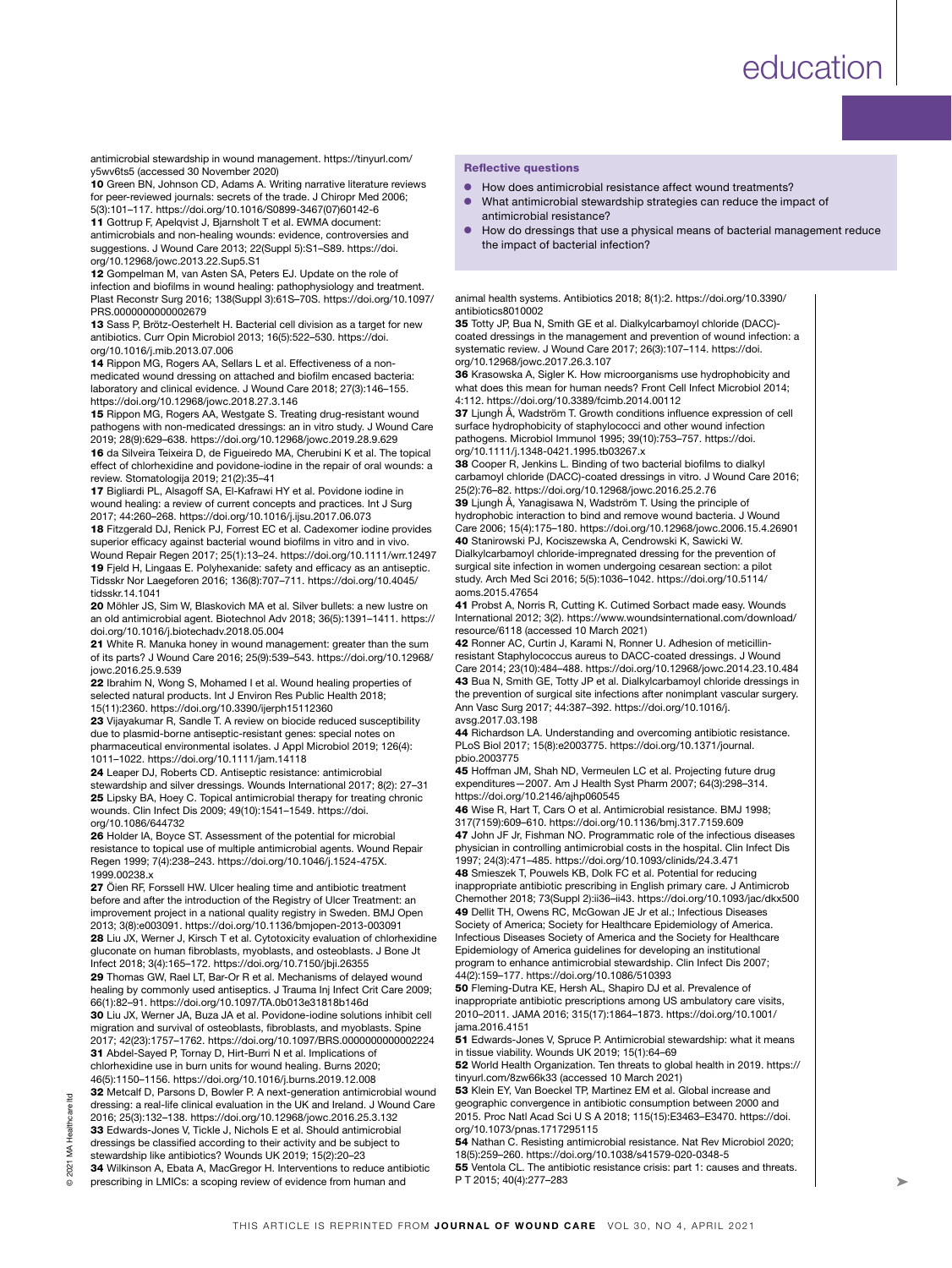56 O'Neill J. Tackling drug-resistant infections globally: final report and recommendation. The review on antimicrobial resistance. 2016. https:// tinyurl.com/cb5zp64b (accessed 18 November 2020)

57 Soriano A, Stefani S, Pletz MW, Menichetti F; Italian Group for Antimicrobial Stewardship (GISA). Antimicrobial stewardship in patients with acute bacterial skin and skin-structure infections: An international Delphi consensus. J Glob Antimicrob Resist 2020; 22:296–301. https://doi. org/10.1016/j.jgar.2020.02.002

58 Hermsen ED, Jenkins R, Vlaev I et al. The role of the private sector in advancing antimicrobial stewardship: recommendations from the Global Chief Medical Officers' Network. Popul Health Manag 2020; 2020: https:// doi.org/10.1089/pop.2020.0027

59 Smith DR, Dolk FC, Pouwels KB et al. Defining the appropriateness and inappropriateness of antibiotic prescribing in primary care. J Antimicrob Chemother 2018; 73(Suppl 2):ii11–ii18. https://doi. org/10.1093/jac/dkx503

60 O'Neill J. Review on antimicrobial resistance: tackling drug-resistant infections globally. Antimicrobial resistance: tackling a crisis for the health and wealth of nations. 2014. https://tinyurl.com/zmylsav (accessed 30 November 2020)

61 Infectious Diseases Society of America. Facts about antibiotic resistance. 2015. https://tinyurl.com/3j29b9x8 (accessed 1 December 2020) 62 World Health Organization: antimicrobial resistance. Report by the Secretariat. 2017. https://apps.who.int/iris/handle/10665/274735 (accessed 4 December 2020)

63 Orsi GB, Falcone M, Venditti M. Surveillance and management of multidrug-resistant microorganisms. Expert Rev Anti Infect Ther 2011; 9(8):653–679. https://doi.org/10.1586/eri.11.77

64 Cassini A, Högberg LD, Plachouras D et al.; Burden of AMR Collaborative Group. Attributable deaths and disability-adjusted life-years caused by infections with antibiotic-resistant bacteria in the EU and the European Economic Area in 2015: a population-level modelling analysis. Lancet Infect Dis 2019; 19(1):56–66. https://doi.org/10.1016/ S1473-3099(18)30605-4

65 Luyt CE, Bréchot N, Trouillet JL, Chastre J. Antibiotic stewardship in the intensive care unit. Crit Care 2014; 18(5):480. https://doi.org/10.1186/ s13054-014-0480-6

66 Timsit JF, Bassetti M, Cremer O et al. Rationalizing antimicrobial therapy in the ICU: a narrative review. Intensive Care Med 2019; 45(2):172–189. https://doi.org/10.1007/s00134-019-05520-5

67 Wounds UK. The role of non-medicated dressings for the management of wound infection. 2020. https://tinyurl.com/jvmad2xx (accessed 10 March 2021)

68 Frykberg RG, Banks J. Challenges in the treatment of chronic wounds. Adv Wound Care 2015; 4(9):560–582. https://doi.org/10.1089/ wound.2015.0635

69 Chadwick P, Ousey K. Bacterial-binding dressings in the management of wound healing and infection prevention: a narrative review. J Wound Care 2019; 28(6):370–382. https://doi.org/10.12968/jowc.2019.28.6.370 70 Wounds UK. Best practice statement: antimicrobial stewardship strategies for wound management. 2020. https://tinyurl.com/79xtz8t3 (accessed 19 November 2020)

71 Oliveira A, Simões S, Ascenso A, Reis CP. Therapeutic advances in wound healing. J Dermatolog Treat 2020; 26:1–21. https://doi.org/10.1080/ 09546634.2020.1730296

72 Guo S, DiPietro LA. Factors affecting wound healing. J Dent Res 2010; 89(3):219–229. https://doi.org/10.1177/0022034509359125

73 Cañedo-Dorantes L, Cañedo-Ayala M. Skin acute wound healing: a comprehensive review. Int J Inflamm 2019; 2019:1–15. https://doi. org/10.1155/2019/3706315

74 Nunan R, Harding KG, Martin P. Clinical challenges of chronic wounds: searching for an optimal animal model to recapitulate their complexity. Dis Model Mech 2014; 7(11):1205–1213. https://doi.org/10.1242/ dmm.016782

75 Kalan L, Zhou M, Labbie M, Willing B. Measuring the microbiome of chronic wounds with use of a topical antimicrobial dressing: a feasibility study. PLoS One 2017; 12(11):e0187728. https://doi.org/10.1371/journal. pone.0187728

76 Xu Z, Hsia HC. The impact of microbial communities on wound healing: a review. Ann Plast Surg 2018; 81(1):113–123. https://doi. org/10.1097/SAP.0000000000001450

77 Biarnsholt T, Cooper R, Wolcott RD et al.; Wounds International. Position document: management of biofilm. 2016. https://tinyurl.com/ yjtu6m88 (accessed 10 March 2021)

78 Roy R, Tiwari M, Donelli G, Tiwari V. Strategies for combating bacterial biofilms: a focus on anti-biofilm agents and their mechanisms of action. Virulence 2018; 9(1):522–554. https://doi.org/10.1080/21505594.2017.131 3372

79 Kalan LR, Brennan MB. The role of the microbiome in nonhealing diabetic wounds. Ann N Y Acad Sci 2019; 1435(1):79–92. https://doi. org/10.1111/nyas.13926

80 Metcalf D, Bowler P. Biofilm delays wound healing: a review of the evidence. Burns Trauma 2013; 1(1):5–12. https://doi. org/10.4103/2321-3868.113329

81 Nguyen KT, Seth AK, Hong SJ et al. Deficient cytokine expression and neutrophil oxidative burst contribute to impaired cutaneous wound healing in diabetic, biofilm-containing chronic wounds. Wound Repair Regen 2013; 21(6):833–841. https://doi.org/10.1111/wrr.12109

82 Wolcott R, Sanford N, Gabrilska R et al. Microbiota is a primary cause of pathogenesis of chronic wounds. J Wound Care 2016;

25(Suppl 10):S33–S43. https://doi.org/10.12968/jowc.2016.25.Sup10.S33 83 Leaper D, Assadian O, Edmiston CE. Approach to chronic wound infections. Br J Dermatol 2015; 173(2):351–358. https://doi.org/10.1111/ bjd.13677

84 Deeth M. A closer look at the wound infection continuum. Br J Community Nurs 2017; 22(Suppl 12): S48–S50

85 Sibbald RG, Orsted H, Schultz GS et al.; International Wound Bed Preparation Advisory Board; Canadian Chronic Wound Advisory Board. Preparing the wound bed 2003: focus on infection and inflammation. Ostomy Wound Manage 2003; 49(11):24–51

86 Patel S. Investigating: wound infection. Wound Essentials 2010; 5:40–47 87 Public Health England. Surveillance of surgical site infections in NHS hospitals in England, April 2016 to March 2017. 2017. https://tinyurl.com/ yaun6jh2 (accessed 1 December 2020)

88 Liu Z, Dumville JC, Norman G et al. Intraoperative interventions for preventing surgical site infection: an overview of Cochrane Reviews. Cochrane Database Syst Rev 2018; 2:CD012653. https://doi. org/10.1002/14651858.CD012653.pub2

89 National Collaborating Centre for Women's and Children's Health (UK). Surgical site infection: prevention and treatment of surgical site Infection. London: RCOG Press (NICE Clinical Guidelines, No. 74). 2008. https:// www.ncbi.nlm.nih.gov/books/NBK53731 (accessed 20 November 2020) 90 Coello R, Charlett A, Wilson J et al. Adverse impact of surgical site infections in English hospitals. J Hosp Infect 2005; 60(2):93–103. https:// doi.org/10.1016/j.jhin.2004.10.019

91 Broex EC, van Asselt AD, Bruggeman CA, van Tiel FH. Surgical site infections: how high are the costs? J Hosp Infect 2009; 72(3):193–201. https://doi.org/10.1016/j.jhin.2009.03.020

92 National Institute for Health and Care Excellence. Surgical site infections: prevention and treatment. NICE Guideline, NG125. 2019. https://www.nice.org.uk/guidance/ng125 (accessed 20 November 2020) 93 Badia JM, Casey AL, Petrosillo N et al. Impact of surgical site infection on healthcare costs and patient outcomes: a systematic review in six European countries. J Hosp Infect 2017; 96(1):1–15. https://doi. org/10.1016/j.jhin.2017.03.004

94 Lazarus GS, Cooper DM, Knighton DR et al. Definitions and guidelines for assessment of wounds and evaluation of healing. Arch Dermatol 1994; 130(4):489–493

95 Pugliese DJ. Infection in venous leg ulcers: considerations for optimal management in the elderly. Drugs Aging 2016; 33(2):87–96. https://doi. org/10.1007/s40266-016-0343-8

96 Everett E, Mathioudakis N. Update on management of diabetic foot ulcers. Ann N Y Acad Sci 2018; 1411(1):153–165. https://doi.org/10.1111/ nyas.13569

97 Wong D, Holtom P, Spellberg B. Osteomyelitis complicating sacral pressure ulcers: whether or not to treat with antibiotic therapy. Clin Infect Dis 2019; 68(2):338–342. https://doi.org/10.1093/cid/ciy559

98 Siddiqui AR, Bernstein JM. Chronic wound infection: facts and controversies. Clin Dermatol 2010; 28(5):519–526. https://doi. org/10.1016/j.clindermatol.2010.03.009

99 Bui UT, Finlayson K, Edwards H. Risk factors for infection in patients with chronic leg ulcers: a survival analysis. Int J Clin Pract 2018; 72(12):e13263. https://doi.org/10.1111/ijcp.13263

100 Nussbaum SR, Carter MJ, Fife CE et al. An economic evaluation of the impact, cost, and Medicare policy implications of chronic nonhealing wounds. Value Health 2018; 21(1):27–32. https://doi.org/10.1016/j. jval.2017.07.007

101 Charlesworth B, Pilling C, Chadwick P, Butcher M. Dressing-related trauma: clinical sequelae and resource utilization in a UK setting. Clinicoecon Outcomes Res 2014; 6:227–239

102 Martin P, Nunan R. Cellular and molecular mechanisms of repair in acute and chronic wound healing. Br J Dermatol 2015; 173(2):370–378. https://doi.org/10.1111/bjd.13954

103 Han A, Zenilman JM, Melendez JH et al. The importance of a multifaceted approach to characterizing the microbial flora of chronic wounds. Wound Repair Regen 2011; 19(5):532–541. https://doi. org/10.1111/j.1524-475X.2011.00720.x

104 Abbas M, Uçkay I, Lipsky BA. In diabetic foot infections antibiotics are to treat infection, not to heal wounds. Expert Opin Pharmacother 2015; 16(6):821–832. https://doi.org/10.1517/14656566.2015.1021780 105 Howell-Jones RS, Price PE, Howard AJ, Thomas DW. Antibiotic prescribing for chronic skin wounds in primary care. Wound Repair Regen

 $\frac{1}{2}$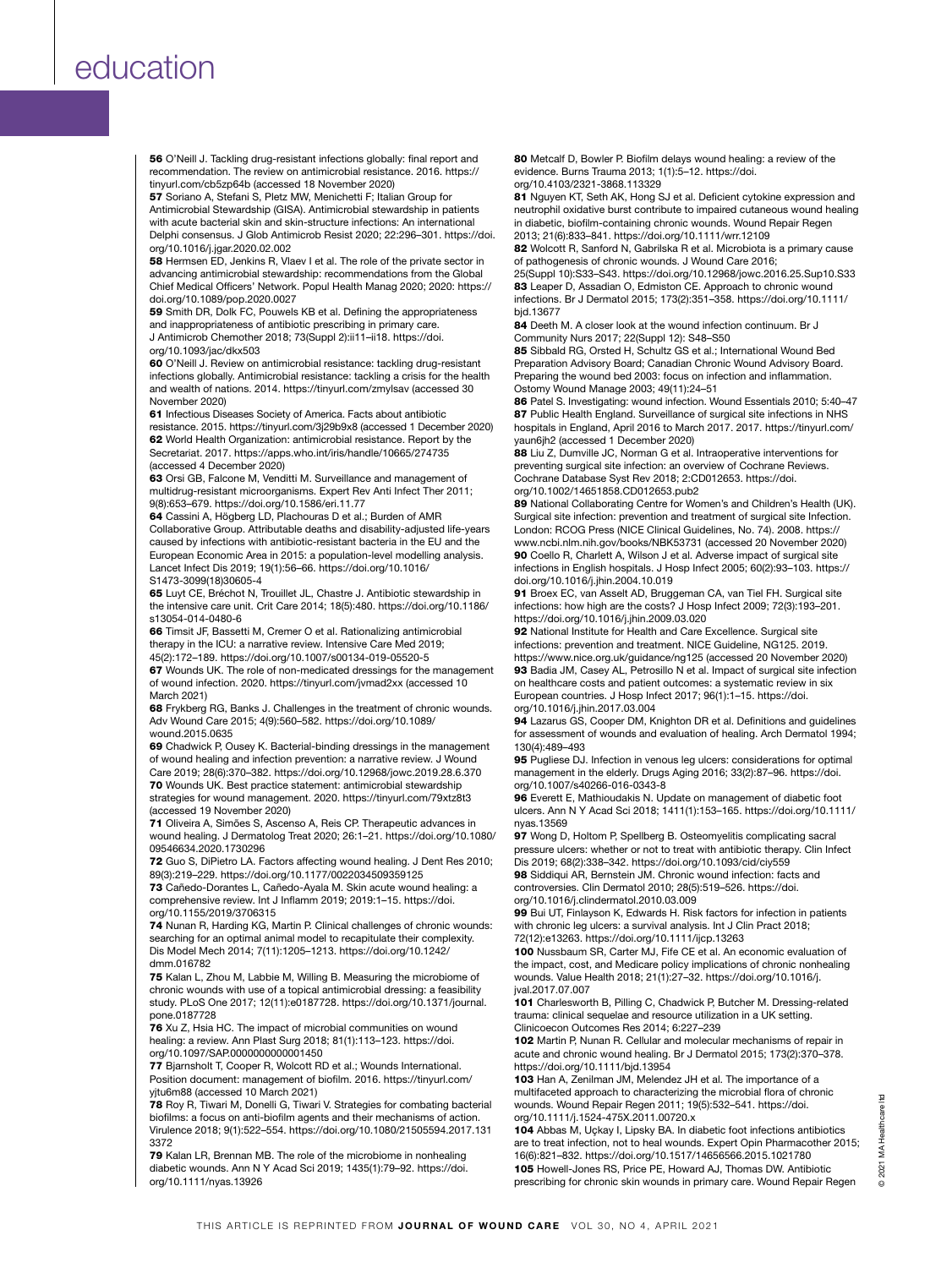2006; 14(4):387–393. https://doi.org/10.1111/j.1743-6109.2006.00144.x 106 Dow G, Browne A, Sibbald RG. Infection in chronic wounds: controversies in diagnosis and treatment. Ostomy Wound Manage 1999; 45(8):23–27

107 Filius PM, Gyssens IC. Impact of increasing antimicrobial resistance on wound management. Am J Clin Dermatol 2002; 3(1):1–7. https://doi. org/10.2165/00128071-200203010-00001

108 Rahim K, Saleha S, Zhu X et al. Bacterial contribution in chronicity of wounds. Microb Ecol 2017; 73(3):710–721. https://doi.org/10.1007/ s00248-016-0867-9

109 Saltoglu N, Ergonul O, Tulek N et al.; Turkish Society of Clinical Microbiology and Infectious Diseases, Diabetic Foot Infections Study Group. Influence of multidrug resistant organisms on the outcome of diabetic foot infection. Int J Infect Dis 2018; 70:10–14. https://doi. org/10.1016/j.ijid.2018.02.013

110 Rashid A, Saqib M, Deeba F, Khan JA. Microbial profile of burn wound infections and their antibiotic sensitivity patterns at burn unit of allied hospital Faisalabad. Pak J Pharm Sci 2019; 32(Suppl 1):247–254 111 Călina D, Docea AO, Rosu L et al. Antimicrobial resistance development following surgical site infections. Mol Med Rep 2017;

15(2):681–688. https://doi.org/10.3892/mmr.2016.6034

112 Price A, DaCosta F, Gubb S et al. An audit of antimicrobial prescribing and microbiological sampling in a complex wound clinic. Wounds UK 2019; 15(2):24–29

113 Cutting KF, White R. Defined and refined: criteria for identifying wound infection revisited. Br J Community Nurs 2004; 9(Suppl 1):S6–S15. https://doi.org/10.12968/bjcn.2004.9.Sup1.12495

114 Levin-Reisman I, Ronin I, Gefen O et al. Antibiotic tolerance facilitates the evolution of resistance. Science 2017; 355(6327):826–830. https://doi. org/10.1126/science.aaj2191

115 Martínez JL, Rojo F. Metabolic regulation of antibiotic resistance. FEMS Microbiol Rev 2011; 35(5):768–789. https://doi. org/10.1111/j.1574-6976.2011.00282.x

116 Yan J, Bassler BL. Surviving as a community: antibiotic tolerance and persistence in bacterial biofilms. Cell Host Microbe 2019; 26(1):15–21. https://doi.org/10.1016/j.chom.2019.06.002

117 Conlon BP, Nakayasu ES, Fleck LE et al. Activated ClpP kills persisters and eradicates a chronic biofilm infection. Nature 2013; 503(7476):365–370. https://doi.org/10.1038/nature12790

118 Olsen I. Biofilm-specific antibiotic tolerance and resistance. Eur J Clin Microbiol Infect Dis 2015; 34(5):877–886. https://doi.org/10.1007/ s10096-015-2323-z

119 Bowler P, Murphy C, Wolcott R. Biofilm exacerbates antibiotic resistance: Is this a current oversight in antimicrobial stewardship? Antimicrob Resist Infect Control 2020; 9(1):162. https://doi.org/10.1186/ s13756-020-00830-6

120 Ousey K, Blackburn J. Understanding antimicrobial resistance and antimicrobial stewardship in wound management. Wounds UK 2020; 16(2):36–39

121 Seok H, Jeon JH, Park DW. Antimicrobial therapy and antimicrobial stewardship in sepsis. Infect Chemother 2020; 52(1):19–30. https://doi. org/10.3947/ic.2020.52.1.19

122 Resman F. Antimicrobial stewardship programs; a two-part narrative review of step-wise design and issues of controversy Part I: stepwise design of an antimicrobial stewardship program. Ther Adv Infect Dis 2020; 7. https://doi.org/10.1177/2049936120933187

123 Olans RD, Hausman NB, Olans RN. Nurses and antimicrobial stewardship: past, present, and future. Infect Dis Clin North Am 2020; 34(1):67–82. https://doi.org/10.1016/j.idc.2019.10.008

124 Ervin KE, Tse KC, Reid C, Smith E. Exploring barriers to and enablers of antimicrobial stewardship in rural health services. Infect Dis Health 2021; 26(1):11–21. https://doi.org/10.1016/j.idh.2020.08.003 125 van Huizen P, Kuhn L, Russo PL, Connell CJ. The nurses' role in

antimicrobial stewardship: a scoping review. Int J Nurs Stud 2021; 113:103772. https://doi.org/10.1016/j.ijnurstu.2020.103772 126 Centers for Disease Control and Prevention. Overview and evidence

to support appropriate antibiotic use. 2019. https://www.cdc.gov/ antibiotic-use/healthcare/evidence.html (accessed 30 November 2020) 127 Rüttimann S, Keck B, Hartmeier C et al. Long-term antibiotic cost savings from a comprehensive intervention program in a medical department of a university-affiliated teaching hospital. Clin Infect Dis 2004; 38(3):348–356. https://doi.org/10.1086/380964

128 Lutters M, Harbarth S, Janssens JP et al. Effect of a comprehensive, multidisciplinary, educational program on the use of antibiotics in a geriatric university hospital. J Am Geriatr Soc 2004; 52(1):112–116. https:// doi.org/10.1111/j.1532-5415.2004.52019.x

129 Davey P, Brown E, Charani E et al. Interventions to improve antibiotic prescribing practices for hospital inpatients. Cochrane Database Syst Rev 2013; 4(4):CD003543. https://doi.org/10.1002/14651858.CD003543.pub3 130 Apisarnthanarak A, Pinitchai U, Warachan B et al. Effectiveness of

infection prevention measures featuring advanced source control and

environmental cleaning to limit transmission of extremely-drug resistant Acinetobacter baumannii in a Thai intensive care unit: an analysis before and after extensive flooding. Am J Infect Control 2014; 42(2):116–121. https://doi.org/10.1016/j.ajic.2013.09.025

131 Peto Z, Benko R, Matuz M, et al. Results of a local antibiotic management program on antibiotic use in a tertiary intensive care unit in Hungary. Infection 2008; 36(6):560–564. https://doi.org/10.1007/ s15010-008-7377-8

132 Tartof SY, Chen LH, Tian Y et al. Do inpatient antimicrobial stewardship programs help us in the battle against antimicrobial resistance? Clin Infect Dis 2020; ciaa1004. https://doi.org/10.1093/cid/ ciaa1004

133 Davey P, Marwick CA, Scott CL et al. Interventions to improve antibiotic prescribing practices for hospital inpatients. Cochrane Database Syst Rev 2017; 2:CD003543. https://doi.org/10.1002/14651858. CD003543.pub4

134 Schuts EC, Hulscher ME, Mouton JW et al. Current evidence on hospital antimicrobial stewardship objectives: a systematic review and meta-analysis. Lancet Infect Dis 2016; 16(7):847–856. https://doi. org/10.1016/S1473-3099(16)00065-7

135 Kakkar AK, Shafiq N, Singh G et al. Antimicrobial stewardship programs in resource constrained environments: understanding and addressing the need of the systems. Front Public Health 2020; 8:140. https://doi.org/10.3389/fpubh.2020.00140

136 Roberts CD, Leaper DJ, Assadian O. The role of topical antiseptic agents within antimicrobial stewardship strategies for prevention and treatment of surgical site and chronic open wound infection. Adv Wound Care 2017; 6(2):63–71. https://doi.org/10.1089/wound.2016.0701

137 Lindholm C, Searle R. Wound management for the 21st century: combining effectiveness and efficiency. Int Wound J 2016; 13(Suppl 2):5–15. https://doi.org/10.1111/iwj.12623

138 Edwards R, Harding KG. Bacteria and wound healing. Curr Opin Infect Dis 2004; 17(2):91–96. https://doi.

org/10.1097/00001432-200404000-00004

139 Swanson T, Angel D, Sussman G et al.; International Wound Infection Institute. Wound infection in clinical practice: principles of best practice. https://tinyurl.com/45r47yu9 (accessed 19 November 2020)

140 Dyar OJ, Huttner B, Schouten J, Pulcini C; ESGAP (ESCMID Study Group for Antimicrobial stewardshiP). What is antimicrobial stewardship? Clin Microbiol Infect 2017; 23(11):793–798. https://doi.org/10.1016/j. cmi.2017.08.026

141 Caliendo AM, Gilbert DN, Ginocchio CC et al.; Infectious Diseases Society of America (IDSA). Better tests, better care: improved diagnostics for infectious diseases. Clin Infect Dis 2013; 57(Suppl 3):S139–S170. https://doi.org/10.1093/cid/cit578

142 Tandan M, O'Connor R, Burns K et al. A comparative analysis of prophylactic antimicrobial use in long-term care facilities in Ireland, 2013 and 2016. Euro Surveill 2019; 24(11):1800102. https://doi. org/10.2807/1560-7917.ES.2019.24.11.1800102

143 Mohamed R, Wall J, Arumainathan R et al. Assessing antibiotic stewardship using the surgical site infection prevention bundle. Br J Hosp Med 2018; 79(11):643–647. https://doi.org/10.12968/hmed.2018.79.11.643 144 National Institute for Health and Care Excellence. NICEimpact

antimicrobial resistance. 2018. https://tinyurl.com/tr6538c (accessed 5 December 2020) 145 Tedeschi S, Trapani F, Giannella M et al. An antimicrobial stewardship

program based on systematic infectious disease consultation in a rehabilitation facility. Infect Control Hosp Epidemiol 2017; 38(1):76–82. https://doi.org/10.1017/ice.2016.233

146 Pirie G, Duguid K, Timmons J. Cutimed Sorbact gel: a new infection management dressing. Wounds UK 2009; 5(2):74–78

147 Dryden M, Johnson AP, Ashiru-Oredope D, Sharland M. Using antibiotics responsibly: right drug, right time, right dose, right duration. J Antimicrob Chemother 2011; 66(11):2441–2443. https://doi.org/10.1093/ jac/dkr370

148 Wadström T, Björnberg S, Hjertén S. Hydrophobized wound dressing in the treatment of experimental Staphylococcus aureus infections in the young pig. Acta Pathologica Microbiologica Scandinavica Series B: Microbiology 1985; 93B(1-6):359–363. https://doi.

org/10.1111/j.1699-0463.1985.tb02901.x

149 Bowler PG, Jones SA, Davies BJ, Coyle E. Infection control properties of some wound dressings. J Wound Care 1999; 8(10):499–502. https://doi.org/10.12968/jowc.1999.8.10.26356

150 Brackman G, De Meyer L, Nelis HJ, Coenye T. Biofilm inhibitory and eradicating activity of wound care products against Staphylococcus aureus and Staphylococcus epidermidis biofilms in an in vitro chronic wound model. J Appl Microbiol 2013; 114(6):1833–1842. https://doi. org/10.1111/jam.12191

151 Geroult S, Phillips RO, Demangel C. Adhesion of the ulcerative pathogen Mycobacterium ulcerans to DACC-coated dressings. J Wound Care 2014; 23(8):417–424. https://doi.org/10.12968/jowc.2014.23.8.417

 $\overline{c}$